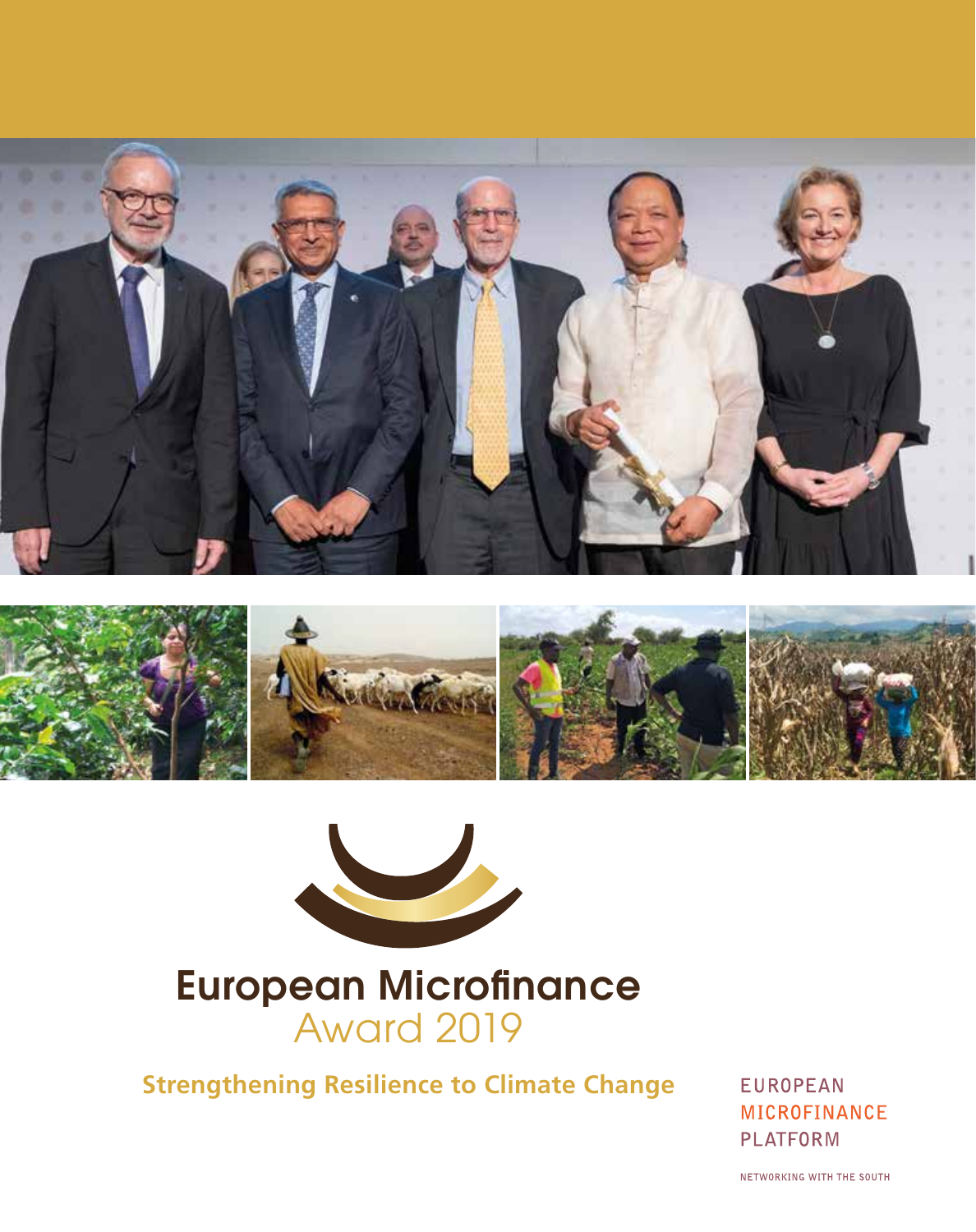# **Table of contents**

| <b>European Microfinance Award Background</b>                                                                                                    |  | 3                                |
|--------------------------------------------------------------------------------------------------------------------------------------------------|--|----------------------------------|
| <b>Strengthening Resilience to Climate Change</b>                                                                                                |  | 4                                |
| A Landscape of Climate Finance Solutions<br><b>Assessment Criteria</b><br><b>Eligibility Criteria</b>                                            |  | 6                                |
|                                                                                                                                                  |  | 7                                |
|                                                                                                                                                  |  | 8                                |
| <b>Selection Process</b>                                                                                                                         |  | 8                                |
| <b>European Microfinance Award 2019 Ceremony</b>                                                                                                 |  | 10                               |
| <b>European Microfinance Award Winner &amp; Finalists</b>                                                                                        |  | 13                               |
| <b>Winner: APA Insurance Ltd</b><br>Snapshot<br>Institutional Profile<br>Climate Change Context<br>Climate Change Initiative<br>Use of the Award |  | 13<br>13<br>14<br>14<br>14<br>15 |
| <b>Finalist: ASKI</b><br>Snapshot<br>Institutional Profile<br>Climate Change Context<br>Climate Change Initiative                                |  | 16<br>16<br>17<br>17<br>17       |
| Finalist: Financiera Fondo de Desarrollo Local (FDL)<br>Snapshot<br>Institutional Profile<br>Climate Change Context<br>Climate Change Initiative |  | 19<br>19<br>20<br>21<br>21       |
| <b>High Jury Members</b>                                                                                                                         |  | 22                               |
| <b>Selection Committee Members</b>                                                                                                               |  | 22                               |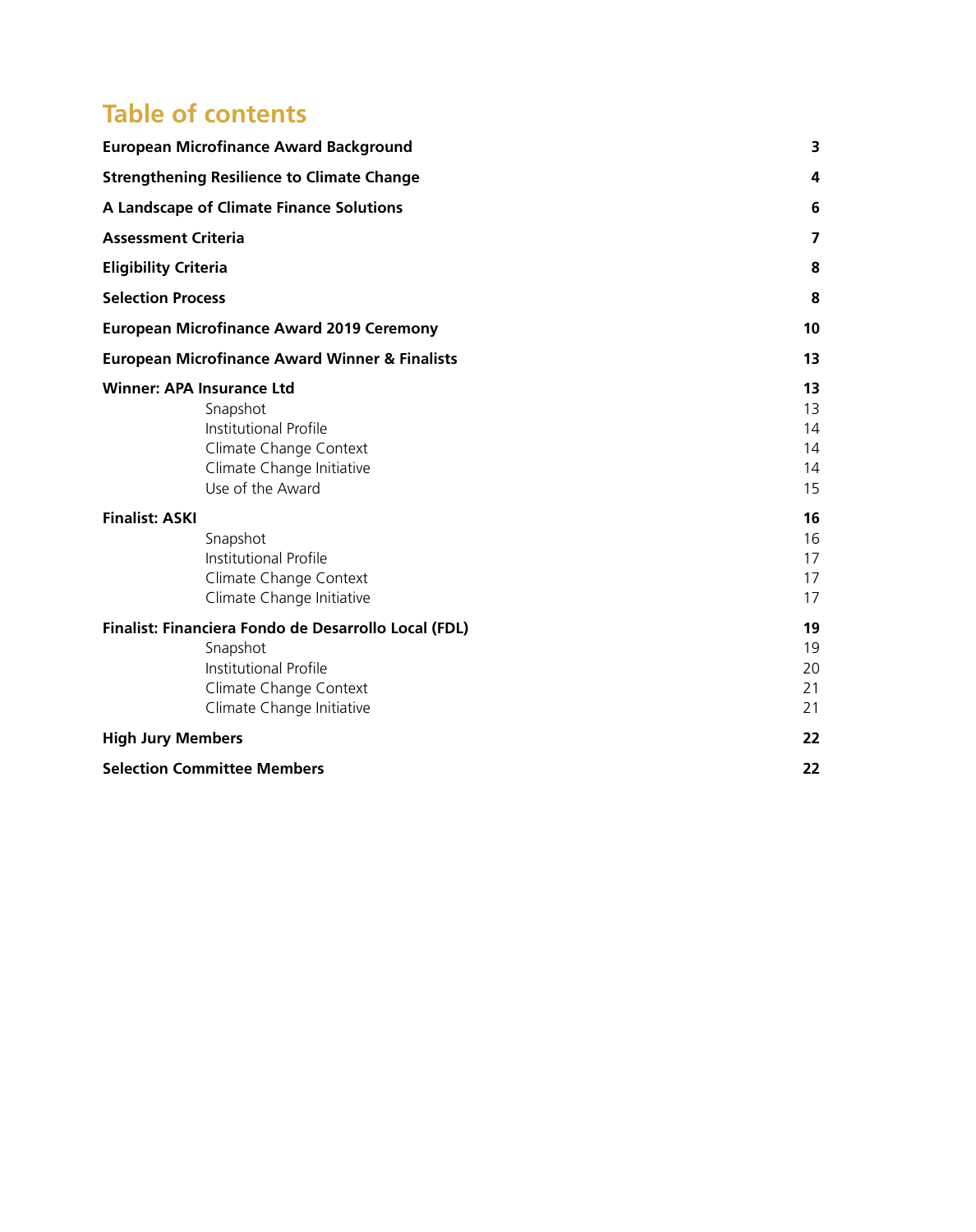# European Microfinance Award 2019



## **European Microfinance Award Background**

The European Microfinance Award is a prestigious annual €100,000 award, which attracts applications from financial institutions around the world that are innovating in a particular area of financial inclusion. The Award was launched in 2005 by the Luxembourg Ministry of Foreign and European Affairs – Directorate for Development Cooperation and Humanitarian Affairs, and is jointly organised by the Luxembourg Ministry of Foreign and European Affairs, the European Microfinance Platform (e-MFP) and the Inclusive Finance Network Luxembourg, in cooperation with the European Investment Bank. It serves two parallel goals: rewarding excellence, and collecting and disseminating the most relevant practices for replication by others.

Previous editions addressed the following subjects:

#### **2018 Financial Inclusion through Technology**

**Winner:** Advans Côte d'Ivoire (Ivory Coast), for its digital savings and payment solutions for cocoa farmers and cooperatives, and their small digital school loans for farmers.

#### **2017 Microfinance for Housing**

**Winner:** Cooperativa Tosepantomin, for its holistic housing programme serving rural communities and promoting environmental responsibility.

#### **2016 Microfinance and Access to Education**

**Winner:** Kashf Foundation (Pakistan), for its programme to serve low-cost private schools.

#### **2015 Microfinance in Post-disaster, Post-conflict Areas & Fragile States**

**Winner:** Crédit Rural de Guinée S.A (Guinea), for its innovative response to the Ebola outbreak in Guinea.

#### **2014 Microfinance and the Environment**

**Winner:** Kompanion (Kyrgyzstan), for its Pasture Land Management Training Initiative.

#### **2012** Microfinance for Food Security

**Winner:** ASKI (The Philippines), for its micro agriculture loans for smallholder farmers and agribusiness and support to market linkages to private sector enterprises.

#### **2010 Value Chain Finance**

**Winner:** Harbu (Ethiopia), for an initiative financing a soybean value chain.

#### **2008 Socially Responsible Microfinance**

**Winner:** Buusaa Gonofaa (Ethiopia), for the development of its client assessment system.

#### **2006 Innovation for Outreach**

**Winner:** The Zakoura Foundation (Morocco), for its programme on rural tourism.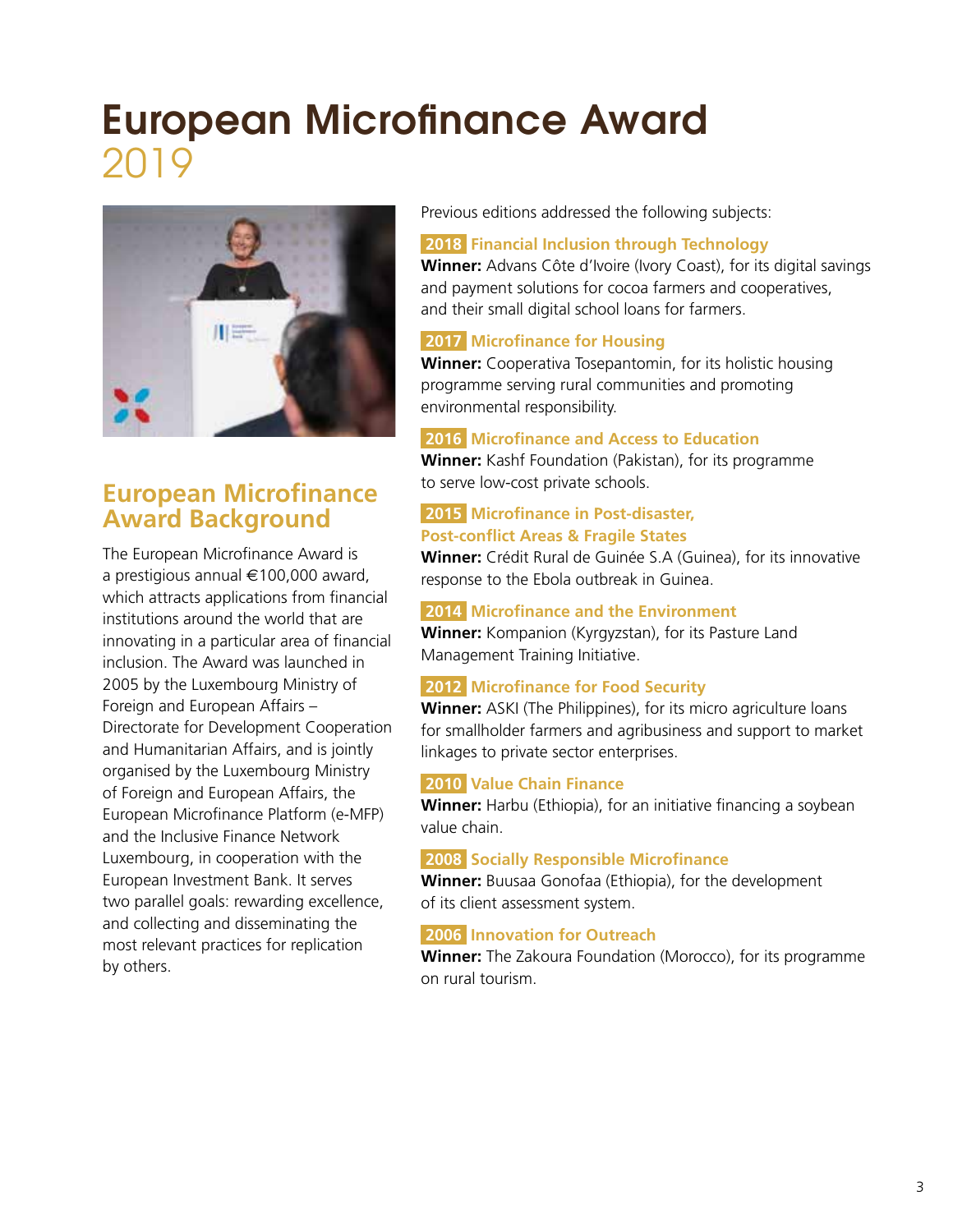

### **Strengthening Resilience to Climate Change**

The adverse impacts of anthropogenic climate change are significant. Extreme events, including drought, flooding, storms, extreme temperatures, and other climatic changes are occurring with greater frequency and intensity, increasing risks to health, livelihoods, food security, water supply, economic growth and human rights. And as these risks increase, so does the vulnerability of households, business, ecosystems and people, threatening to undermine sustainable development and efforts to eradicate poverty.

However, while the changing climate impacts all countries, sectors, and people, they are not all affected in the same ways. The severity of impacts, levels of vulnerability and the ability to recover from climate shocks depend on many factors. Climate change is particularly threatening to communities

that rely on agriculture, forestry and fisheries all primary economic activities deeply affected by climate conditions. And the most vulnerable to these changes are the poor and marginalised, including rural communities dependent on natural resources for their livelihoods and for food security, and also urban communities that are hit by more frequent and intense flooding and storms.

Many such communities live in countries whose limited economic and institutional capacities already limit their ability to cope in the face of existing weather-related challenges, which climate change exacerbates. And their vulnerability goes far beyond their own well-being - the impact of climate change is expected to force more than 143 million people from these vulnerable areas to migrate to major cities and urban centres by 2050. These "climate migrants" would be additional to the millions of people already internally displaced for economic, social, political or other reasons.<sup>1</sup>

<sup>1</sup> Groundswell, Preparing for Climate Migration, World Bank Washington, DC, 2018, https://openknowledge.worldbank.org/ handle/10986/29461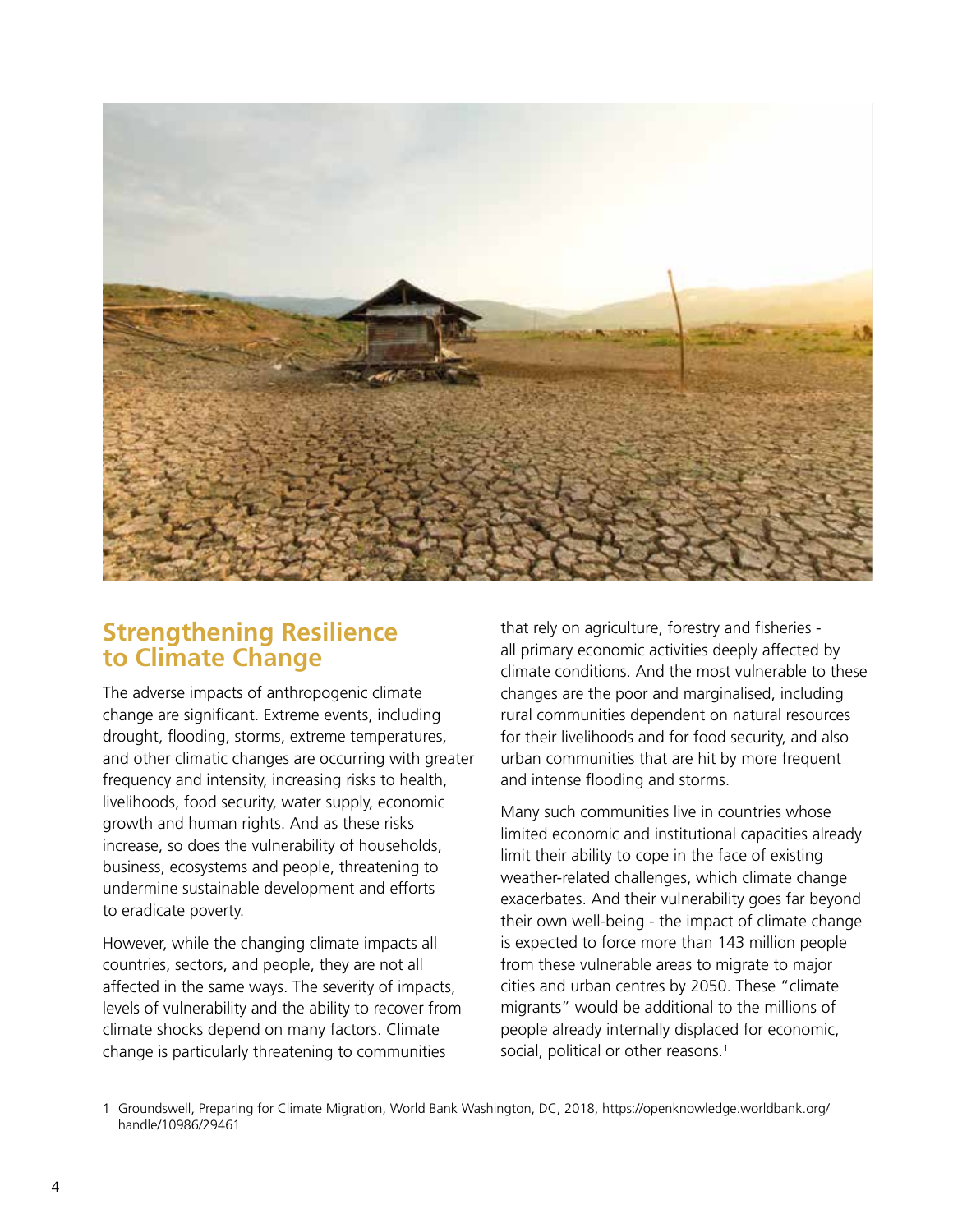Climate change impacts and responses are closely linked to both human rights and sustainable development, which balances social well-being, economic prosperity and environmental protection. The 2015 United Nations Sustainable Development Goals (SDGs) provide an established framework for assessing the links between global warming of 1.5°C or 2°C and SDGs that include poverty eradication, reducing inequalities, and climate action.2 For instance, SDG13 explicitly mandates "*urgent action to address climate change and its impacts,*" including strengthening resilience and adaptive capacity to climate-related hazards; improving education, and human and institutional capacity.

**RESILIENCE** refers to systems being climateproofed for the future. It is the **capacity of ecological, social, or economic systems to adjust in response to actual or expected climatic stimuli and their effects or impacts** and "…*refers to changes in processes, practices, and structures to moderate potential damages or to benefit from opportunities associated with climate change".* 

(UNFCCC - United Nations Framework Convention on Climate Change)

The path of climate change is uncertain, and depends greatly on the speed and scale of mitigation measures being put in place over the coming years. However, even in the most optimistic scenarios, climate change effects are unavoidable. Indeed, as a recent Intergovernmental Panel on Climate Change (IPCC) report clearly states, "Climate change represents an urgent and potentially irreversible threat to human societies and the planet"<sup>3</sup>. Even under the most ambitious and optimistic progress on climate change mitigation, it's clear that *adaptation* to a changing climate must be a critical and parallel process.4



Strengthening resilience to climate change requires investment at every level–country, community, and household. And to maximise the effectiveness of these investments, they must often be accompanied by education and awareness-building. There are no one-size-fits-all solutions to building climate change resilience. For example, at the household and community levels, which are the focus of this Award, some actions respond to a short payback period and may lead to a fast increase of household cash flow (e.g. drip irrigation), while others are long-term investments where the benefit received is not necessarily in the form of income, but mainly in the form of reduction of risks (e.g. coastal line protection).

### **WAYS TO STRENGTHEN RESILIENCE** include

a) reducing the exposure to risks, b) reducing the sensitivity of systems to shocks (e.g. using drought-resistant crop varieties) and c) increasing adaptive capacity (e.g. modifying a system). "Measures can be taken ex-ante, ex-post or during shocks and they comprise actions aimed at increasing resilience in ecosystems as well as in social and economic systems."

(FAO - Food and Agriculture Organisation)

<sup>2</sup> Global Warming of 1.5°C, IPCC Special Report, October 2018, [https://www.ipcc.ch/site/assets/uploads/sites/2/2018/07/SR15\\_](https://www.ipcc.ch/site/assets/uploads/sites/2/2018/07/SR15_SPM_version_stand_alone_LR.pdf) [SPM\\_version\\_stand\\_alone\\_LR.pdf](https://www.ipcc.ch/site/assets/uploads/sites/2/2018/07/SR15_SPM_version_stand_alone_LR.pdf)

<sup>3</sup> Global Warming of 1.5°C , IPCC Special Report, October 2018, [https://www.ipcc.ch/site/assets/uploads/sites/2/2018/07/](https://www.ipcc.ch/site/assets/uploads/sites/2/2018/07/SR15_SPM_version_stand_alone_LR.pdf) [SR15\\_SPM\\_version\\_stand\\_alone\\_LR.pdf](https://www.ipcc.ch/site/assets/uploads/sites/2/2018/07/SR15_SPM_version_stand_alone_LR.pdf)

<sup>4</sup> Strengthening and Implementing the Global Response, Chapter 4, *Ibid,* [https://www.ipcc.ch/site/assets/uploads/sites/2/2019/02/](https://www.ipcc.ch/site/assets/uploads/sites/2/2019/02/SR15_Chapter4_Low_Res.pdf) [SR15\\_Chapter4\\_Low\\_Res.pdf](https://www.ipcc.ch/site/assets/uploads/sites/2/2019/02/SR15_Chapter4_Low_Res.pdf)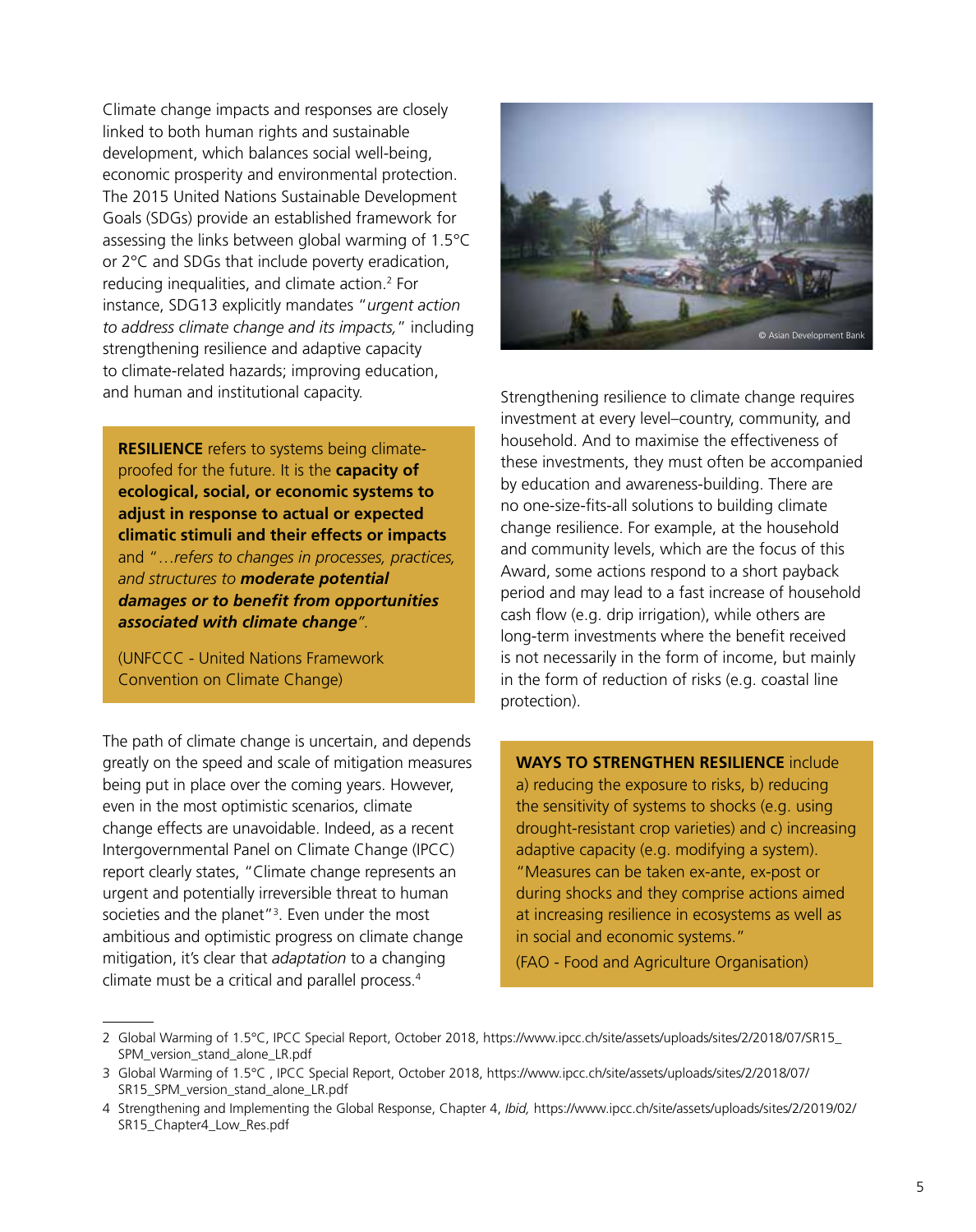



The types of solutions differ greatly. Responses that are common for the agricultural sector<sup>s</sup> are, for example: adapting crops to shorter growing seasons, greater water stress, or extreme heat; investing in efficient water management practices, including irrigation and terraces. For the livestock sector, changing the management of pasture and grazing may be a suitable response. For the forestry sector, solutions may comprise improving the management of forest fires and pest/disease outbreaks through (for example) the introduction of resistant and native species. Other solutions that can be of value across sectors are building/improving drainage systems to manage more intense precipitation; building or reinforcing structures for greater wind and flood resistance, or transferring risks through insurance, or building greater resilience through more integrated and responsive financial systems.

What these solutions have in common is *resilience*. Resilient households adopt risk-reducing measures that help mitigate the catastrophic consequences of shocks; they demonstrate preparedness for future economic shocks; and they are able to smooth consumption without resorting to costly coping strategies, such as taking on unsustainable levels of debt or selling productive assets<sup>6</sup>. But resilience

to climate change goes beyond managing shocks. It also entails adapting to permanently changed environments, for example a reduction in rainwater, a shift in the seasons, or higher temperature extremes. In both cases, access to financial services can help households to adapt.

### **A Landscape of Climate Finance Solutions**

There is a broad range of financial and non-financial products and services that enable climate-resilient development in the financial inclusion sector, but that may differ between and within regions and nations, due to different market conditions and vulnerabilities. Nevertheless, there is an evolving landscape of ways in which organisations in the financial inclusion sector can strengthen resilience to climate change among vulnerable populations.

Firstly, financial products and services can facilitate **access to capital**, via:

**- Specific loan products** that fund investments in climate-resilient farms and businesses (e.g. asset building and diversification) and non-income generating purposes (e.g. home improvement or emergency loans). Successful credit products will

<sup>5</sup> Partly from FAO, 2013, Climate Smart Agriculture – Sourcebook / Brooks et al., 2011, Tracking adaptation and measuring development, IIED - International Institute for Environment and Development, Climate Change Working Paper.

<sup>6</sup> Building Resilience through Financial Inclusion, Innovations for Poverty Action, January 2019, [https://www.poverty-action.org/sites/](https://www.poverty-action.org/sites/default/files/publications/Building-Resilience-Through-Financial-Inclusion-January-2019.pdf) [default/files/publications/Building-Resilience-Through-Financial-Inclusion-January-2019.pdf](https://www.poverty-action.org/sites/default/files/publications/Building-Resilience-Through-Financial-Inclusion-January-2019.pdf)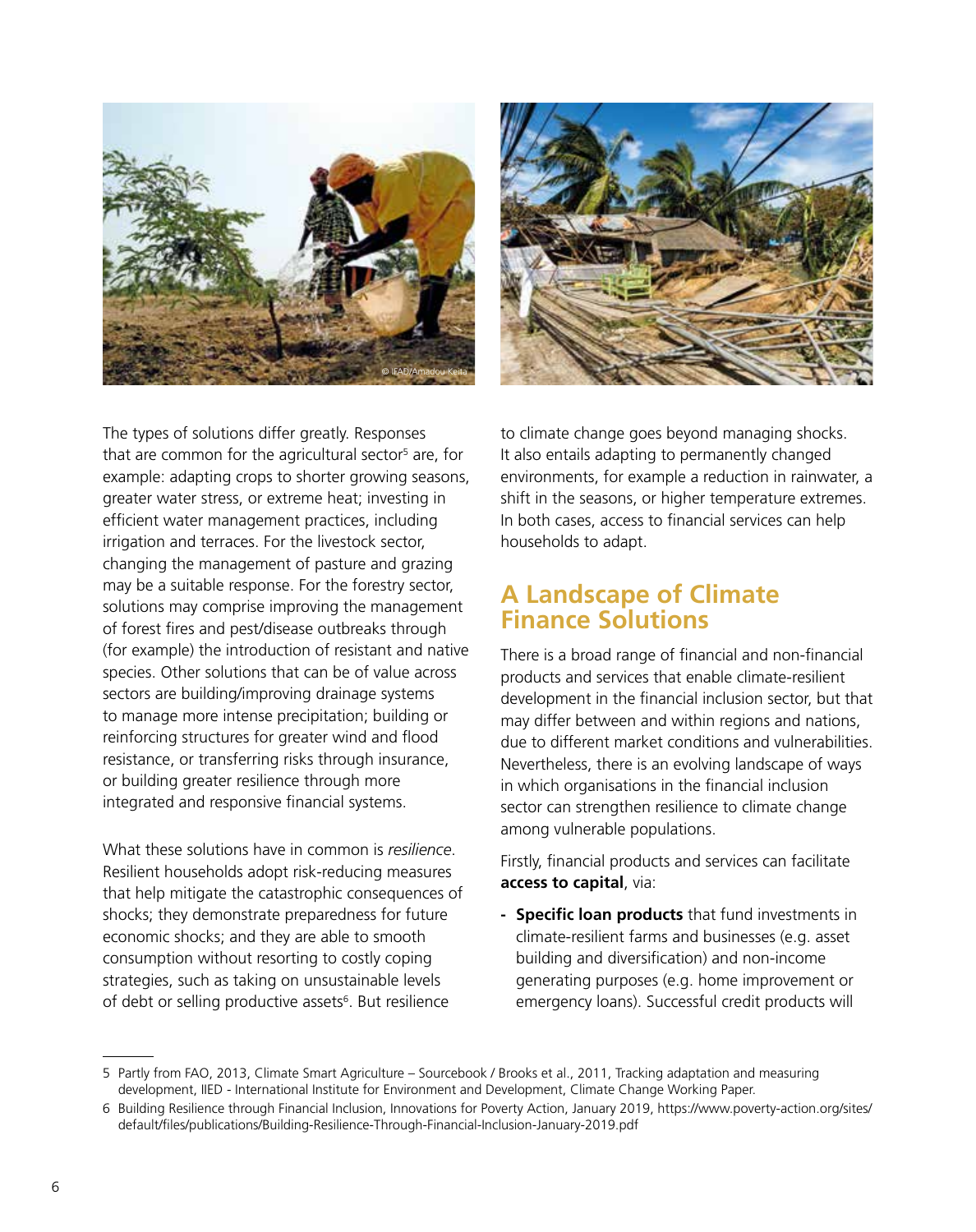



have terms and conditions aimed at encouraging more resilient practices, for example sustainable soil and water management practices;

- **- Targeted saving products** with the specific purpose of promoting climate change resilience, for example, by enabling the target population to undertake longer-term asset investments, manage predictable expenses and deal with emergency situations through access to appropriate savings products such as fixed-term deposits with the flexibility to allow withdrawal without penalty in cases of climate change-affected disasters;
- **- Transfer & remittance facilities,** which facilitate the speedy and affordable sending and receipt of funds in emergency situations, ensuring recipients can purchase critical supplies, meet continuing obligations, or otherwise mitigate the effects of a climate change-driven event.

Secondly, financial products and services can help target populations **manage risk,** most commonly via:

**- Insurance products** to protect the livelihoods and investments of poor and vulnerable people against the adverse impacts of climate change. Examples may include index (or non-index) flood, weather, property, crop or livestock insurance - among others.

Thirdly, non-financial products and services can facilitate resilience and/or complement the financial products and services by **filling a capacity gap**, including via:

- **- Awareness-raising and capacity building** concerning climate risks, such as technical assistance and training;
- **- Encouraging development of and adherence to relevant standards** that strengthen vulnerable populations' resilience to climate change, for example minimum building standards; and
- **- Technologies** that enable institutions and target populations to strengthen clients' resilience, lower costs, help to identify and address sector-specific risks and barriers, forecast extreme weather events and trends, conduct climate risk assessments, and provide information tools for climate risk screenings.

All of these activities can be further leveraged through **partnerships**, such as with insurance companies, researchers, FinTech or other technical services providers that specialise in the causes and consequences of climate change among vulnerable populations, and the solutions to mitigate its effects.

### **Assessment Criteria**

The objective of the European Microfinance Award 2019 "Strengthening Resilience to Climate Change" was to recognise organisations active in the financial inclusion sector that provide financial and non-financial products and services aimed at strengthening the resilience of vulnerable communities to the effects of climate change. The Award sought to highlight good practice and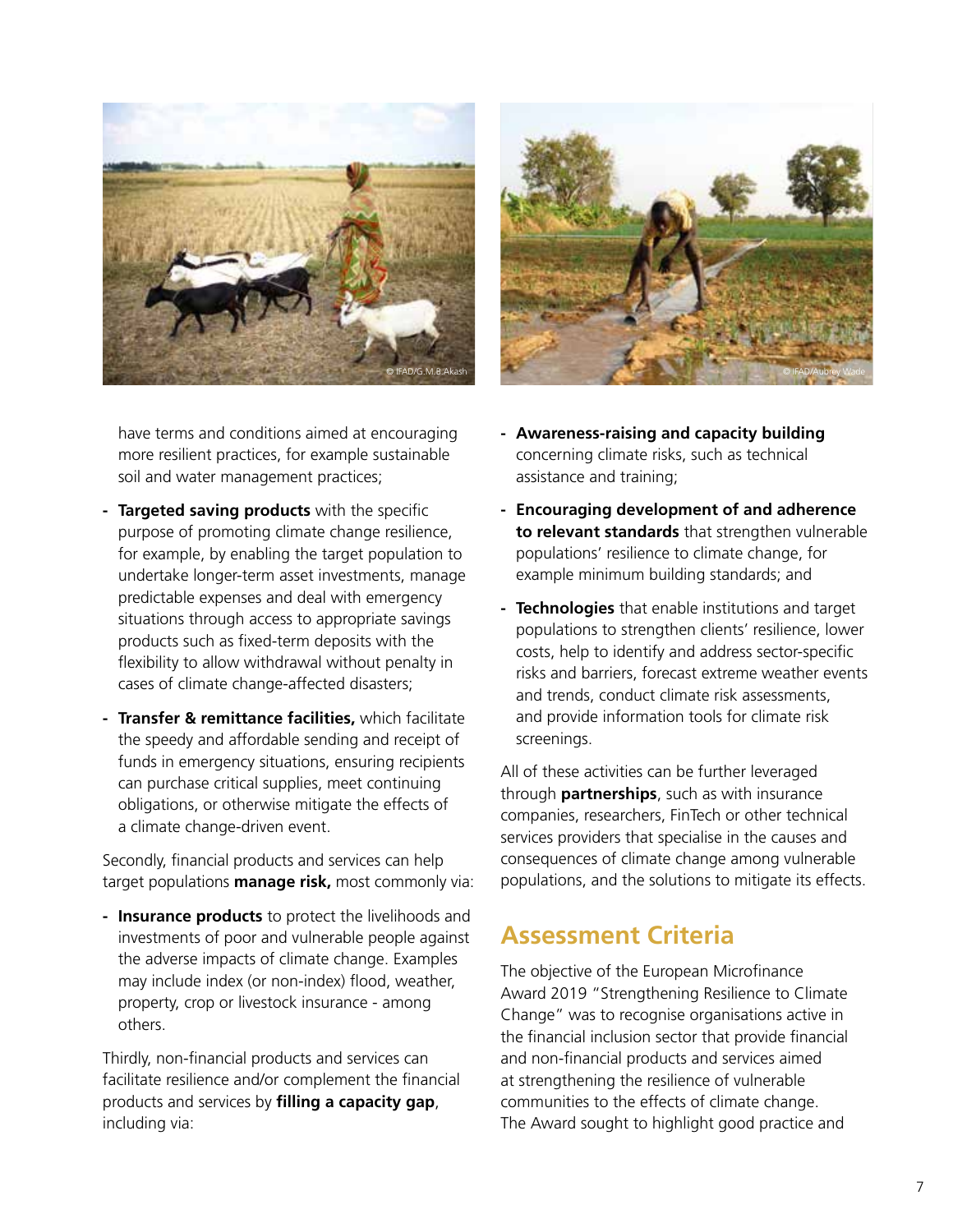innovative interventions offering products and services capable of responding to clients' vulnerability to climate change effectively and in a sustainable manner and thus driving economic, environmental and social benefits.

In order to be considered products and services that strengthen the resilience of target groups, these products and services had to clearly respond to the problems caused by climate change, and demonstrate a proven or potential positive impact on the lives and livelihoods of target groups. This means enabling groups to reduce their exposure to risks, reducing the sensitivity of livelihoods to shocks and increasing target populations' adaptive capacity.

These products and services also had to be strategically embedded and operationally integrated, and not only increase the resilience of the target populations but of the organisations themselves. Successful applicants had to demonstrate interventions that tackle the specific climate change risks faced in their communities, and show evidence of a targeted response to these risks.

The Award also recognised the role of partner organisations in this complex area, and encouraged inclusion of those who have been integral to the initiative.

# **Eligibility Criteria**

Eligible applicants were organisations active in the financial inclusion sector that play an *integral* role in the provision of financial (and, where relevant, also non-financial) products and services focused on strengthening climate change resilience within low income, vulnerable and excluded groups. While many applicants would directly provide financial products and services, those that do *not directly* provide them had to play an *integral* and *ongoing* operational role in the project (for example, an agricultural NGO providing training and other support for clients investing in drought-resistant farming, funded through loans from a partner financial institution).

Eligible institutions had to be based and operate in a Least Developed Country, Low Income Country, Lower Middle Income Country or an Upper Middle Income Country as defined by the Development Assistance Committee (DAC) for ODA Recipients<sup>7</sup>. Relevant products and services had to be fully operational for at least one year. Finally, eligible institutions had to be able to provide audited financial statements.

## **Selection Process**

In the newly-introduced preliminary round, involving a shorter application process (outlining the initiative presented to the Award with audited financial statements provided), 41 applications were received from 27 countries. The organisations were diverse, comprising 18 non-bank financial institutions, 5 banks, 4 NGOs, 2 cooperatives/credit unions, 2 insurance companies, 2 networks/associations, 2 social enterprises, 2 companies, 1 technical service provider, 1 private foundation, 1 insurance broker, and 1 agricultural organisation. 26 of these organisations proceeded to the more comprehensive pre-selection round, providing much greater detail about their initiative, including supporting documentary and financial data. The initiatives they presented were diverse, including innovations in index insurance, improved agricultural practices, value chain development, enhanced nutrition, education, clean energy, use of technology such as geo data, and disaster preparedness.

18 were selected for evaluation by the Selection Committee composed of 17 e-MFP and InFiNe.lu members, which chose ten semi-finalists and three finalists to proceed to the High Jury.

<sup>7</sup> [http://www.oecd.org/dac/financing-sustainable-development/development-finance-standards/DAC\\_List\\_ODA\\_](http://www.oecd.org/dac/financing-sustainable-development/development-finance-standards/DAC_List_ODA_Recipients2018to2020_flows_En.pdf) [Recipients2018to2020\\_flows\\_En.pdf](http://www.oecd.org/dac/financing-sustainable-development/development-finance-standards/DAC_List_ODA_Recipients2018to2020_flows_En.pdf)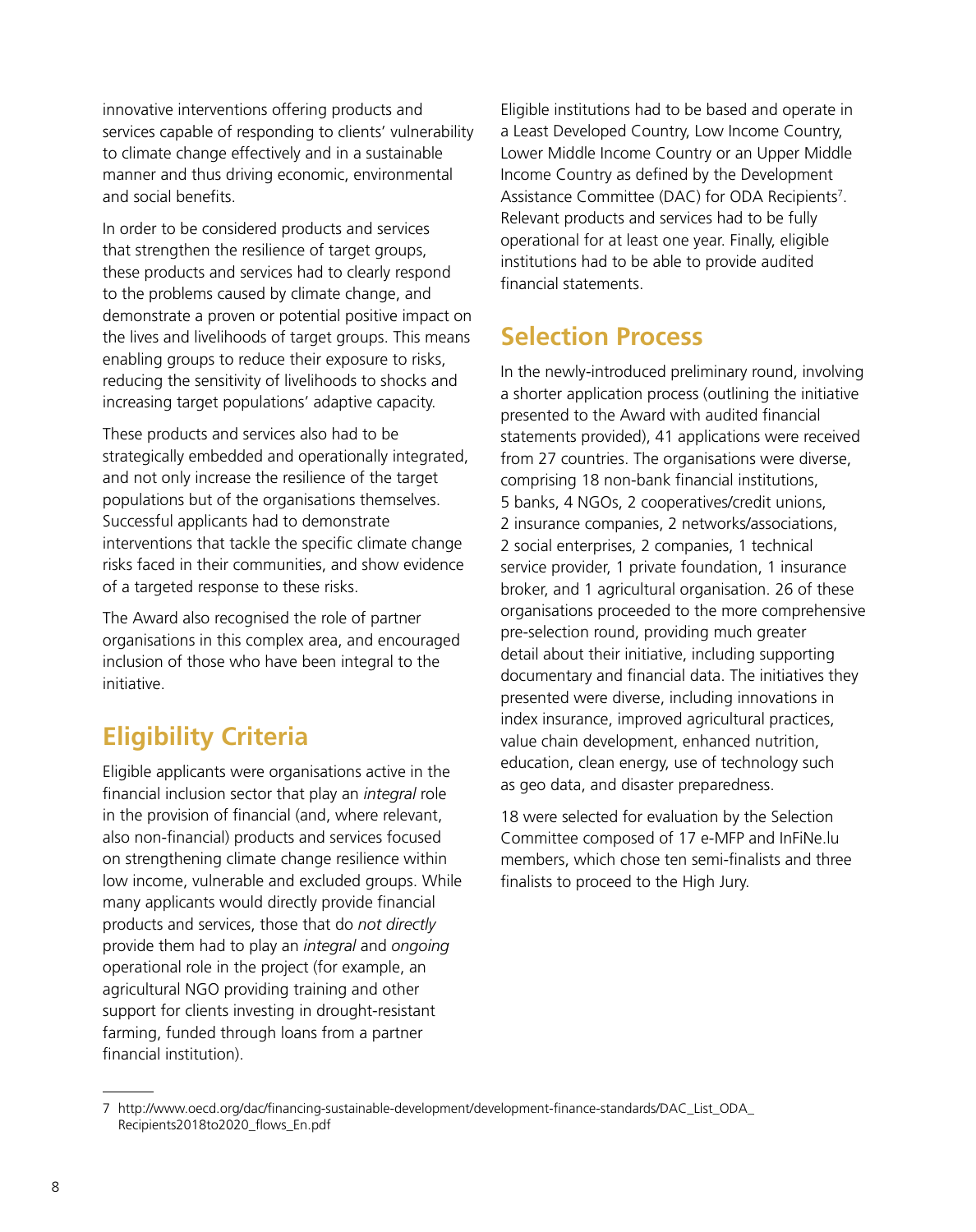

#### **Winner, Finalists and Semi-finalists of European Microfinance Award 2019**

| <b>Institution</b>                         | <b>Country</b> | <b>Category</b> |
|--------------------------------------------|----------------|-----------------|
| APA Insurance Ltd                          | Kenya          | Winner          |
| <b>ASKI</b>                                | Philippines    | Finalist        |
| Financiera Fondo de Desarrollo Local (FDL) | Nicaragua      | Finalist        |
| Action for Social Advancement (ASA)        | India          | Semifinalist    |
| Agronomika Finance Corporation             | Philippines    | Semifinalist    |
| Cooperativa de Ahorro y Crédito Fondesurco | Peru           | Semifinalist    |
| Cooperativa de Ahorro y Crédito Norandino  | Peru           | Semifinalist    |
| Muktinath Bikas Bank Ltd                   | Nepal          | Semifinalist    |
| Tinh Thuong Microfinance Institution       | Vietnam        | Semifinalist    |
| VisionFund Myanmar                         | Myanmar        | Semifinalist    |

The High Jury, presided over by Paulette Lenert, Luxembourg's Minister for Cooperation and Humanitarian Affairs, was composed of seven members and evaluated the three finalists and

reached a decision on the winner, which was announced at the Award Ceremony on the 21st November 2019.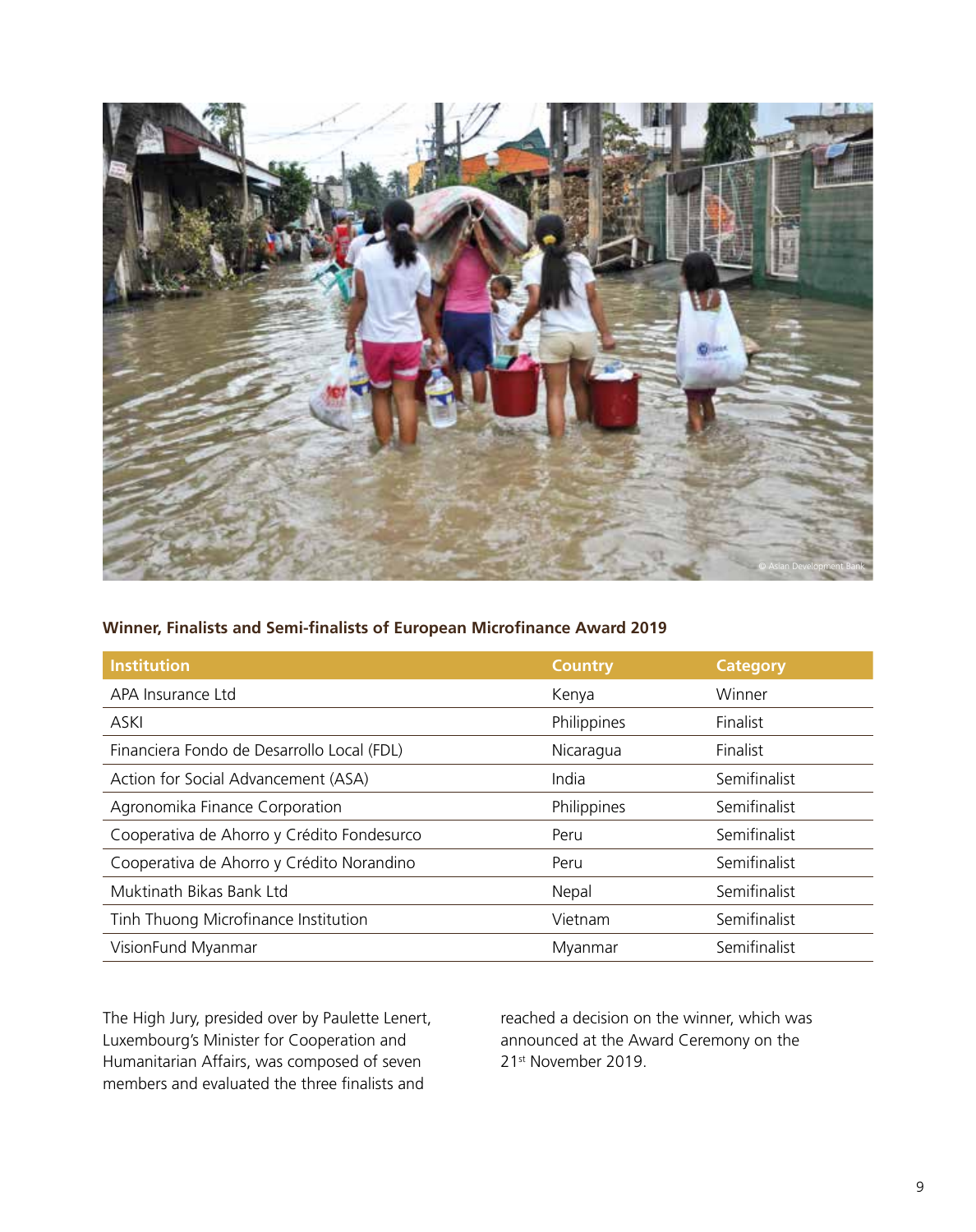

### **European Microfinance Award 2019 Ceremony**

On Thursday 21<sup>st</sup> November, APA Insurance of Kenya won the €100,000 [European Microfinance](https://www.eiseverywhere.com/emarketing/go.php?i=730743&e=c21tZW5kZWxzb25AZ21haWwuY29t&l=http://www.european-microfinance-award.com/)  [Award 2019](https://www.eiseverywhere.com/emarketing/go.php?i=730743&e=c21tZW5kZWxzb25AZ21haWwuY29t&l=http://www.european-microfinance-award.com/) on 'Strengthening Resilience to Climate Change' at the award ceremony at the European Investment Bank.

APA Insurance Ltd is a Kenyan insurance company that provides index-based agriculture insurance to cover yields and livestock, providing farmers with a safety net. Index-based insurance is an innovative approach to insurance whereby automatically triggered payments are linked to environmental and weather conditions such as the level of rainfall, yields or vegetation levels as measured by satellite) directly connected to the loss of agricultural output. In Kenya, where over 75% of farmers are smallholders, who are especially vulnerable to the economic impacts of climate change, APA Insurance Ltd currently covers more than 350,000 families whose livelihoods are largely based on agriculture.

The ceremony included speeches by Paulette Lenert, Luxembourg's Minister for Cooperation and Humanitarian Affairs, Dr. Werner Hoyer, President of the European Investment Bank, Sunita Narain, Director General of the Centre for Science and Environment. In recognition of this being the 10<sup>th</sup> edition of the European Microfinance Award, there was also a 'where are they now?' series of videos from several of the previous Award winners, with Crédit Rural de Guinée of Guinea, Kashf Foundation of Pakistan, Tosepantomin of Mexico, Buusaa Gonofaa of Ethiopia and Kompanion of Kyrgyzstan all sending in warm thanks to the Award organisers and short updates of how winning the Award has helped expand their respective initiatives.

As always, there was also a video presentation from the previous year's winner on how the organisation has benefited from the funds and exposure that the Award brings. Advans Côte D'Ivoire demonstrated how winning the 2018 Award on 'Financial Inclusion through Technology' has allowed increased training of accountants in cooperatives to become third party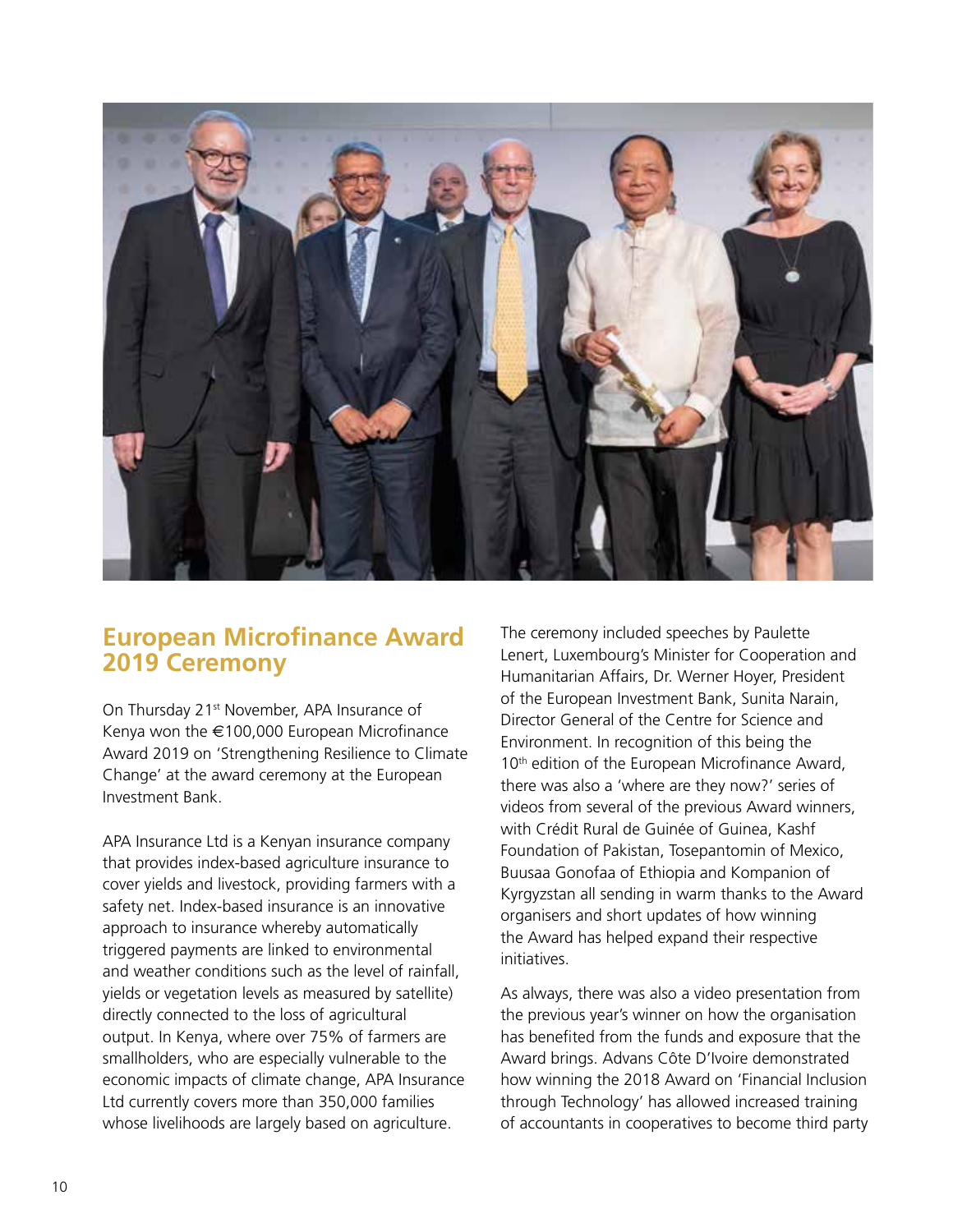







Paulette Lenert, Luxembourg's Minister for Cooperation and Humanitarian Affairs, said that the Ministry's Luxembourg Development Cooperation has been among the first movers in the finance ecosystem worldwide, and observed the importance of facilitating services that go beyond just credit to the poor. "The focus of a donor country should not just be on the credit, but on the innovation," she said, including "business training, financial education and technical assistance".

Minister Lenert, who also chaired the High Jury this year, added that this year's Award "illustrates that inclusive finance has an essential role to play in strengthening the resilience of vulnerable communities to the effects of climate change, which threatens the livelihoods of disadvantaged



communities, especially those relying on agriculture, forestry or fisheries."

Dr. Hoyer outlined the EIB's commitment to climate finance, announcing the recent decision to increase the Bank's share of climate activities from 28 to 50% by 2025, with the aim to mobilise 1 Trillion euros in climate projects via EIB activities in the coming decade. Dr. Hoyer praised the outstanding applications from the two other finalists, ASKI of the Philippines and Financiera Fondo de Desarrollo Local of Nicaragua, and said that climate change "is an existential threat for many nations and communities; how we combat and adapt to it will shape our future. The three finalists of the European Microfinance Award, and APA Insurance Ltd in particular, are delivering innovative solutions for the financial sector to support vulnerable communities in tackling the effects of climate change."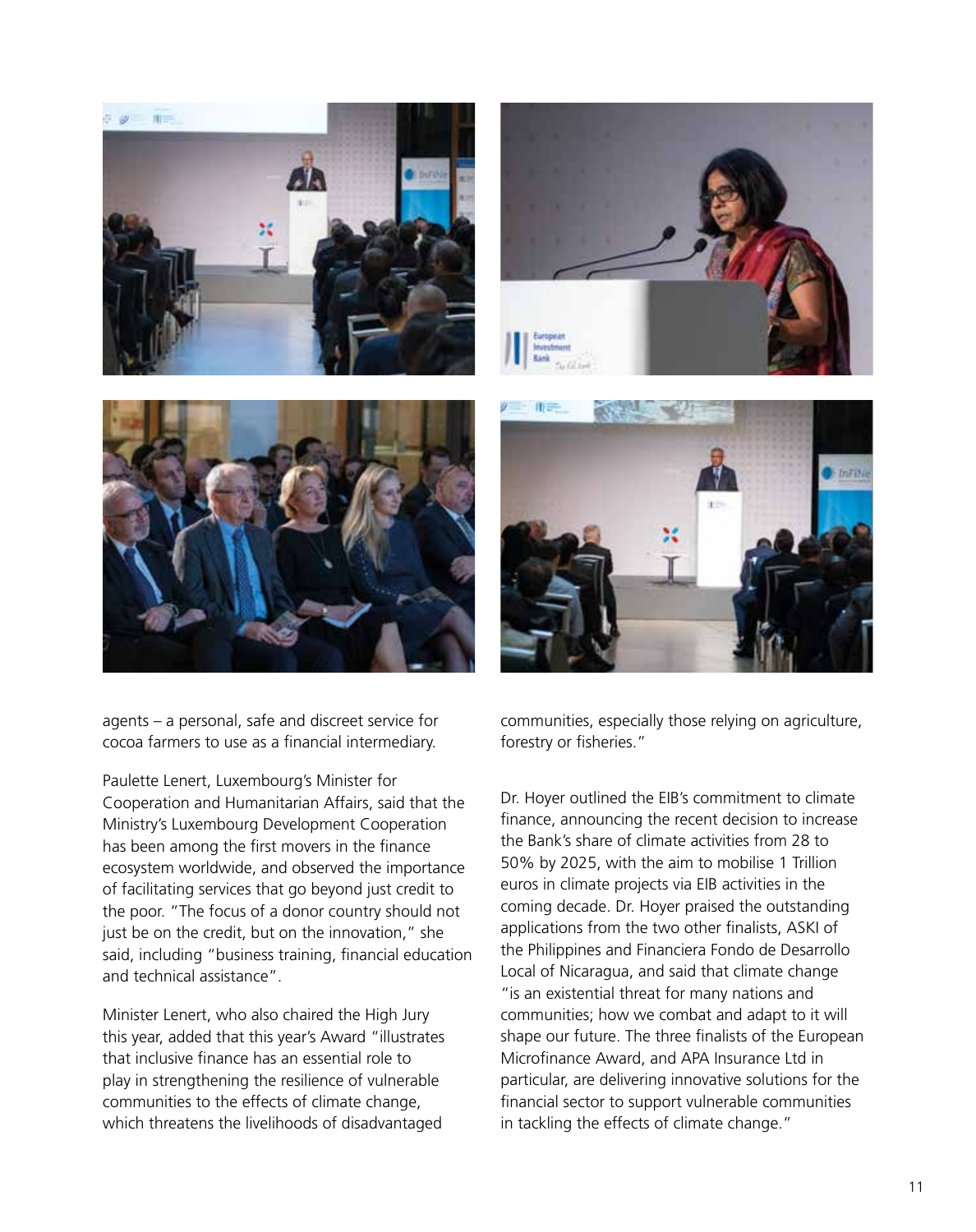



The ceremony keynote address was given by Sunita Narain, Director General of the Centre for Science and Environment, a passionate call for urgent efforts to mitigate and adapt to the effects of climate change on the world's most vulnerable, the "victims" who have not contributed to the problem, who are

made "even more marginalised" and whose "pain makes the world more insecure". Giving jarring examples of the effects in her native India, she described the effects of variable and extreme rain events: " flood at the time of drought, drought at the time of flood…all the development dividends are destroyed and need to be rebuilt because of a double whammy of mismanagement and climate change impacts…the monsoon is the true finance minister of India,'' she said.

Following this moving keynote, Minister Lenert announced APA Insurance as the winner of the Award, which was accepted by Mr. Ashok Shah, who warmly congratulated the other two finalists, and expressed APA's sincere gratitude for the recognition and opportunity that winning the Award will offer – helping APA increase the number of people it is able to serve.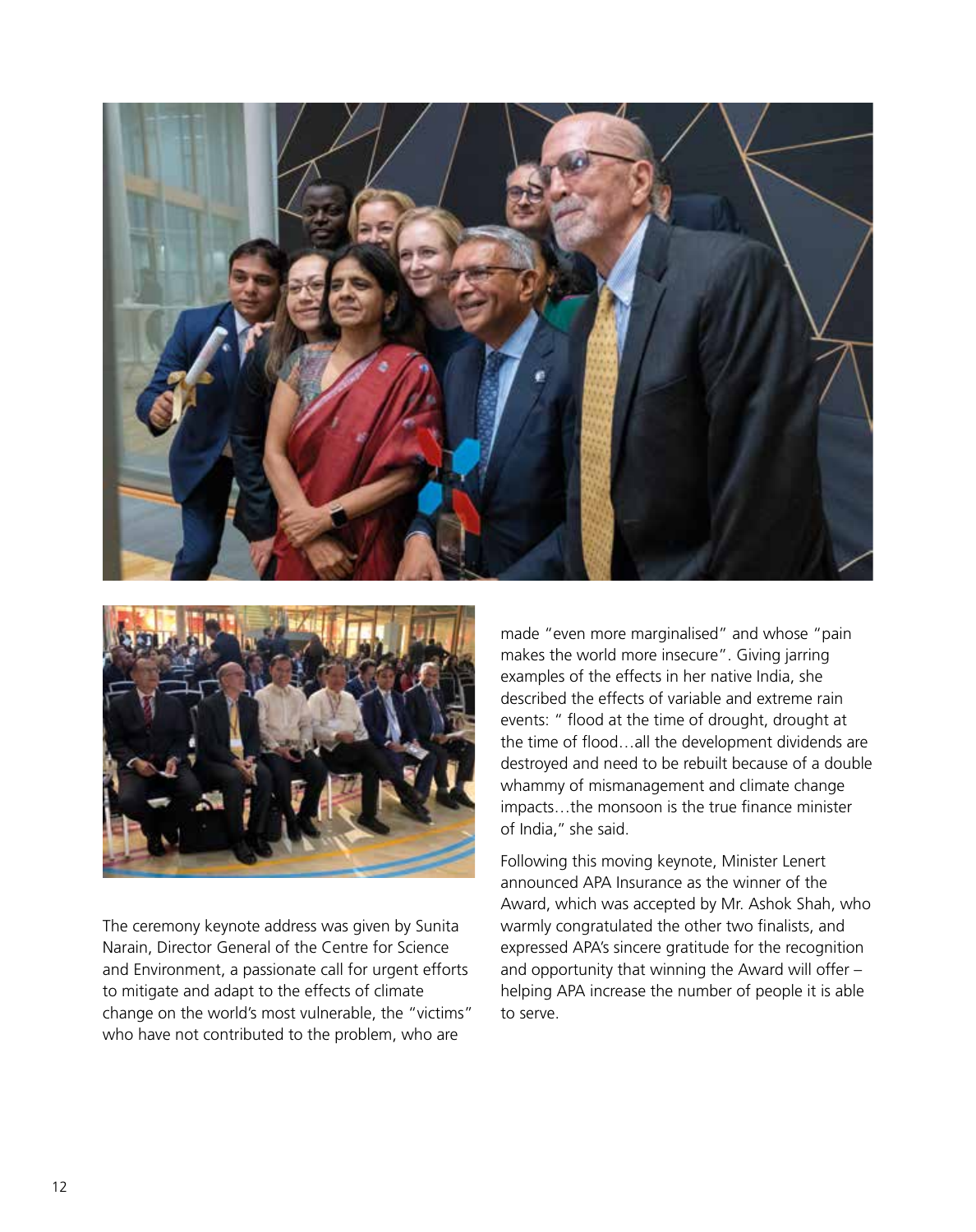

Kenya

### **Snapshot**

**APA is an insurance company in Kenya that provides Index-based insurance to mostly smallholder and subsistence farmers. The agriculture sector is the main source of livelihoods for the majority of Kenyan people. However, climate change is profoundly affecting them due to their low resilience and dependence on rain-fed agriculture – especially through the increased frequencies of flooding and droughts and changing rainfall patterns. APA has responded to this with two products – an Index Based Livestock Insurance (IBLI) and an Area Yield Index Insurance (AYII).**



| <b>Initiative</b>                     | Index Based Livestock Insurance         |  |
|---------------------------------------|-----------------------------------------|--|
|                                       | & Area Yield Index Insurance            |  |
| <b>Year of establishment</b>          | 1977                                    |  |
| Legal status                          | Insurance company                       |  |
| Country                               | Kenya                                   |  |
| <b>Number of insured clients 2018</b> |                                         |  |
| organisation                          | 649,382                                 |  |
| initiative                            | 354,754                                 |  |
| <b>Total insurance premiums 2018</b>  |                                         |  |
| organisation                          | 81,542,018                              |  |
| initiative                            | 1,035,725                               |  |
| Total insurance claims 2018 (EUR)     |                                         |  |
| organisation                          | 38,115,150                              |  |
| initiative                            | 226,029                                 |  |
| <b>Branches</b>                       |                                         |  |
| organisation                          | 33                                      |  |
| initiative                            | 30                                      |  |
| <b>Staff</b>                          |                                         |  |
| organisation                          | 305                                     |  |
| initiative                            | 13                                      |  |
| e-MFP supporting member               | International Labour Organization (ILO) |  |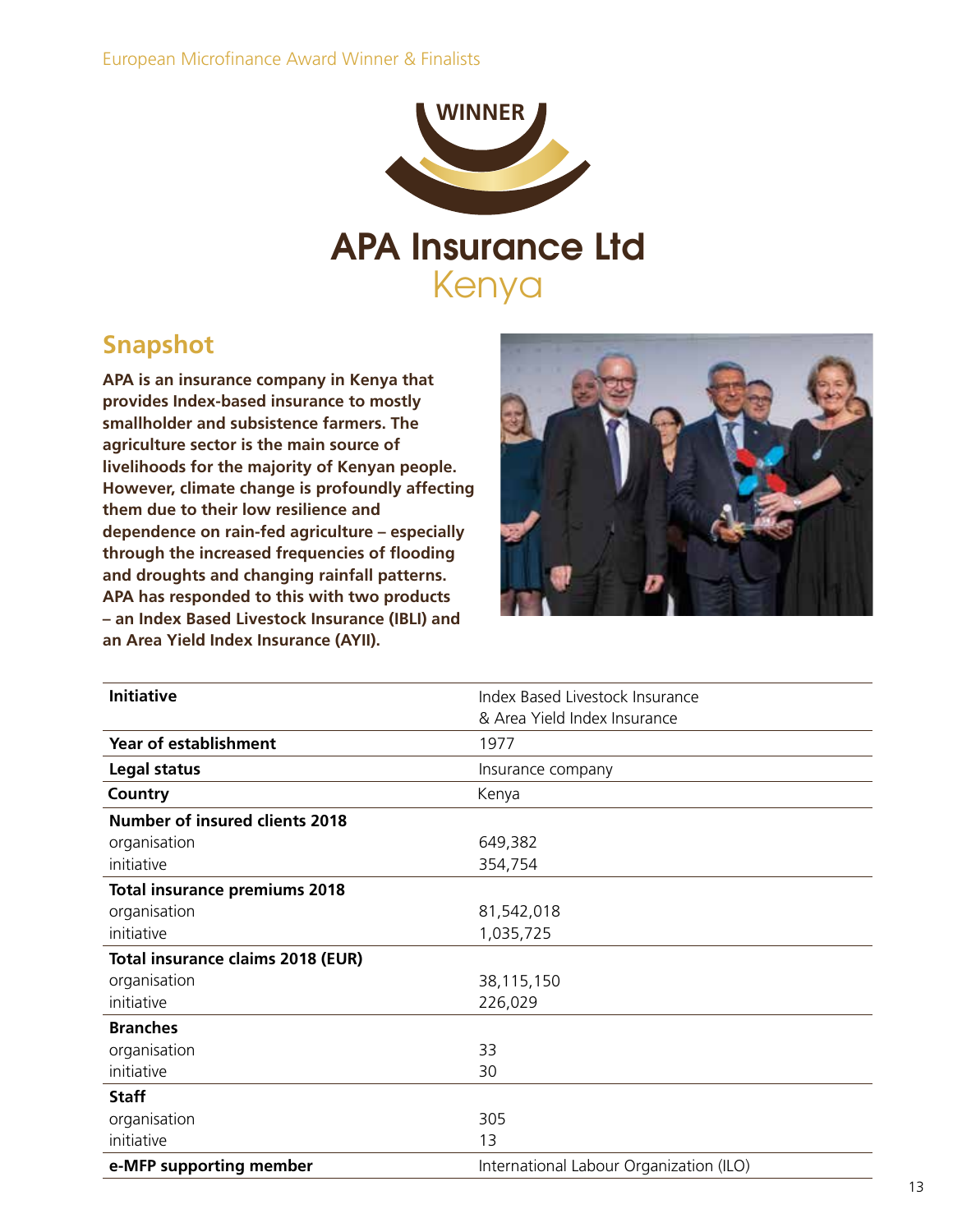



# **Institutional Profile**

APA Insurance is one of the leading general insurance companies in Kenya. It serves both individuals and corporates across the country with a wide range of insurance solutions, underwriting insurance risks such as Motor, Liability, Agriculture, Livestock, Marine, Aviation, Property and Micro Insurance. APA also underwrites Health Insurance (e.g. Corporate Health Insurance and Individual & Family Health Insurance).

Microinsurance, agriculture and livestock insurance products are of strategic importance for APA. They are distributed through financial institutions, farmers' organisations, cooperatives, individual agents, brokers, agriculture input suppliers, as well as government and international development organisations.

# **Climate Change Context**

According to the GAIN-Index 2019<sup>8</sup>, the Republic of Kenya is the  $32<sup>nd</sup>$  most vulnerable and the  $40<sup>th</sup>$  least ready country to respond to climate change. There is a great need for investments and innovations to improve readiness and a great urgency for action.

The agriculture sector (including crops and livestock) is one of the most important sectors of the Kenyan

economy and is the main source of livelihoods for the majority of Kenyan people in terms of economic growth, employment creation, off-farm employment, and also foreign exchange earnings, and contributes greatly to food security. However, the sector is regularly experiencing the impact of climate change, including increasing frequencies of flooding and droughts and changing rainfall patterns. As a consequence, the yields of some crops and livestock numbers are decreasing. Over 75% of Kenyan farmers are smallholder subsistence farmers who are highly vulnerable to the economic effects of natural disasters; particularly due to the dependence on rain-fed agriculture and their low resilience to climate shocks. As a result, more prosperous farmers are pushed into poverty and poorer farmers into destitution.

# **Climate Change Initiative**

APA provides an Index Based Livestock Insurance (IBLI) since 2015 and an Area Yield Index Insurance (AYII) since 2016. IBLI insures pastoralists against forage (food for grazing livestock) deterioration due to droughts that result in livestock deaths. Forage availability is determined by satellite data, via the Normalized Difference Vegetation Index (NDVI). Between 2015 and 2018, APA insured 37,034

<sup>8</sup> The ND-GAIN Country Index summarises a country's vulnerability to climate change and other global challenges in combination with its readiness to improve resilience. The vulnerability score reflects a country's exposure, sensitivity and ability to cope with climate related hazards; accounting for the overall status of food, water, health and infrastructure within the nation. The readiness score considers those portions of the economy, governance and society that affect the speed and efficiency of absorption and implementation of adaptation measures. (Data accessed on 30.07.2019 (via http:// index.gain.org/ranking.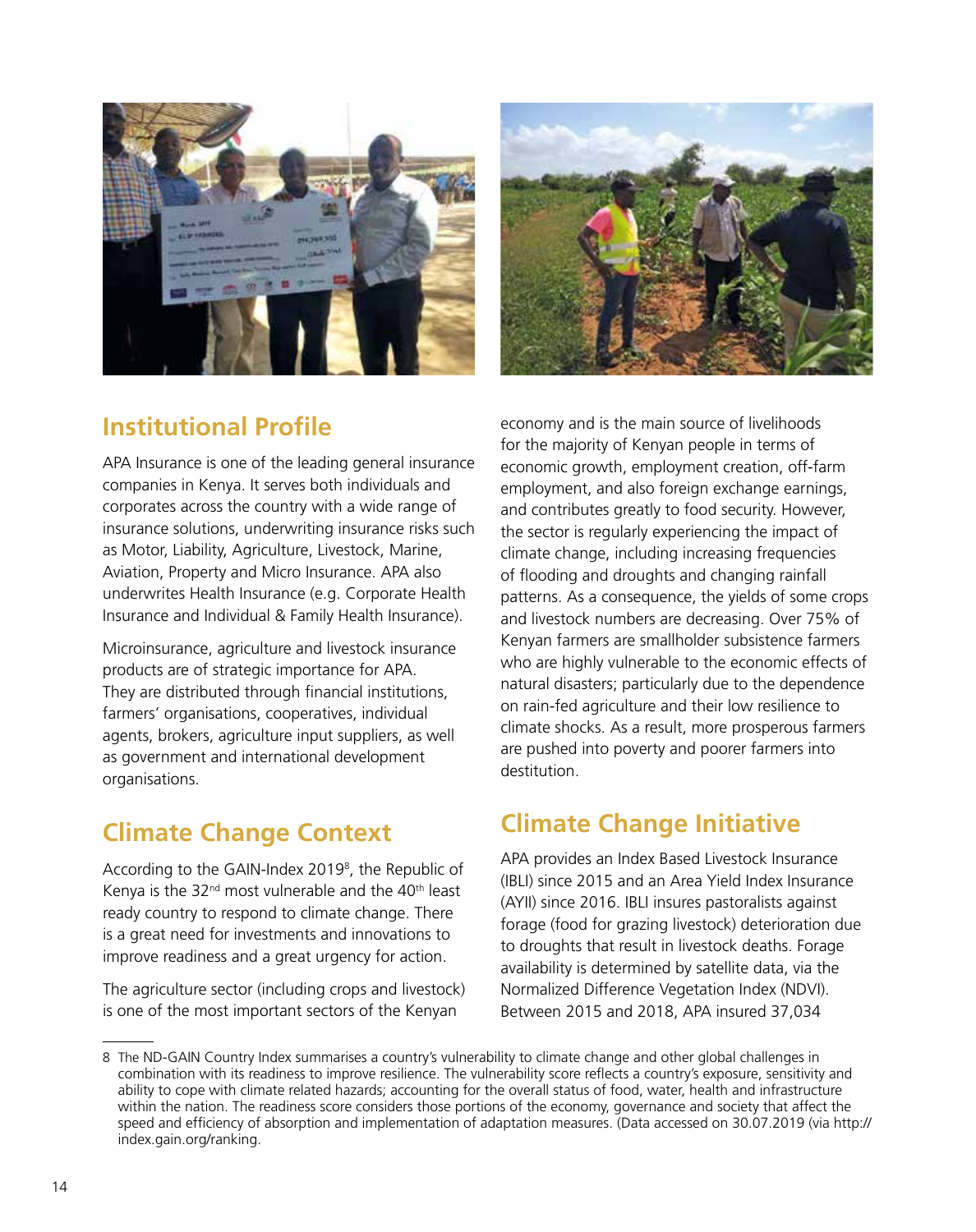



pastoralists and paid approximately EUR 5.37 million in claims under this program. With the help of this solution, pastoralists are now able to buy forage to keep livestock alive or transport them to better grazing places during droughts.

The AYII product pays out claims to farmers when the average yield in their area falls below a set level, regardless of the actual yield on each client's farm. AYII protects farmers against the damage to the insured growing crops due to excessive rainfall, flood, frost, hail damage, excessive heat wave, windstorm, pestilence, disease and drought. APA has insured 582,504 farmers under this scheme from 2016 to 2018 and paid claims amounting to EUR 826,106 (i.e. financial support to farmers in the event of losses arising from major agricultural shocks).

IBLI as well as AYII were initially promoted by the Government of Kenya (the Ministry of Agriculture, Livestock and Fisheries) and the World Bank. At present, APA works with multiple partners; including the State Department of Agriculture (that provides a premium subsidy for Agriculture Insurance since 2015), International Reinsurers (including SwissRE

that helped with the Product design and the Claims Management), international development organisations (that are involved in strengthening the agriculture sector) and on-the-ground financial institutions, crop aggregators, and seed and fertilizer companies.

### **Use of the Award**

APA intends to use the Award prize money and exposure opportunities to enhance its activities in strengthening climate resilience by:

- Building Sand Dams for communities that are living in arid and semi-arid lands (ASAL) in Kenya – providing easy access to water (for human needs and also for watering animals); and
- Promote education and awareness for climate change resilience insurance solutions and overcoming traditional barriers to adopting new technologies and coping mechanisms (particularly in areas that are quite remote and lacking essential infrastructure).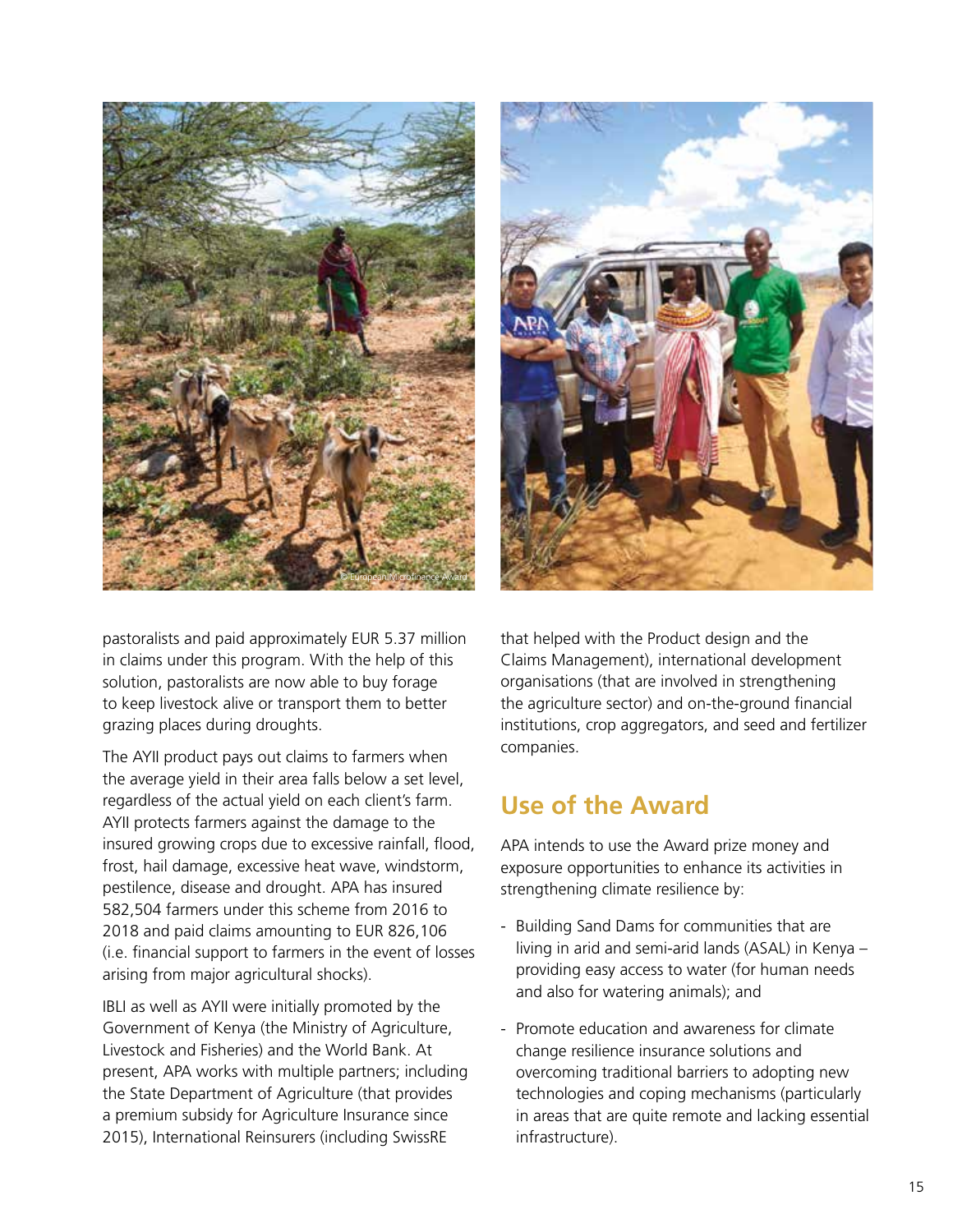

### **Snapshot**

**ASKI is an MFI in the Philippines that builds clients' resilience to climate change by focusing on disaster preparedness at the institutional and community level. The Philippines is significantly affected by climate change, including increasing frequency and severity of typhoons, rising temperatures, rising sea levels, flooding and landslides. ASKI has increased disaster preparedness in several ways, including the setup of a Disaster Risk Reduction team; publication of a guidebook on Disaster Risk Reduction and Business Continuity Planning for MFIs; the establishment of a resiliency fund with dedicated client savings intended** 



**for disaster relief and recovery; creation of rehabilitation loans and bridge loans for heavily affected clients.**

| <b>Initiative</b>                       | Building resilient communities through disaster       |
|-----------------------------------------|-------------------------------------------------------|
|                                         | preparedness at the institutional and community level |
| Year of establishment                   | 1987                                                  |
| Legal status                            | Microfinance Institution                              |
| Country                                 | Philippines                                           |
| <b>Number clients 2018</b>              |                                                       |
| organisation                            | 113,636                                               |
| initiative                              | 113,636                                               |
| <b>Outstanding portfolio 2018 (EUR)</b> |                                                       |
| organisation                            | 32,004,700                                            |
| initiative                              | 13,456,000                                            |
| <b>Branches</b>                         |                                                       |
| organisation                            | 79                                                    |
| initiative                              | 79                                                    |
| <b>Staff</b>                            |                                                       |
| organisation                            | 1,004                                                 |
| initiative                              | 1,004                                                 |
| e-MFP supporting member                 | Oikocredit                                            |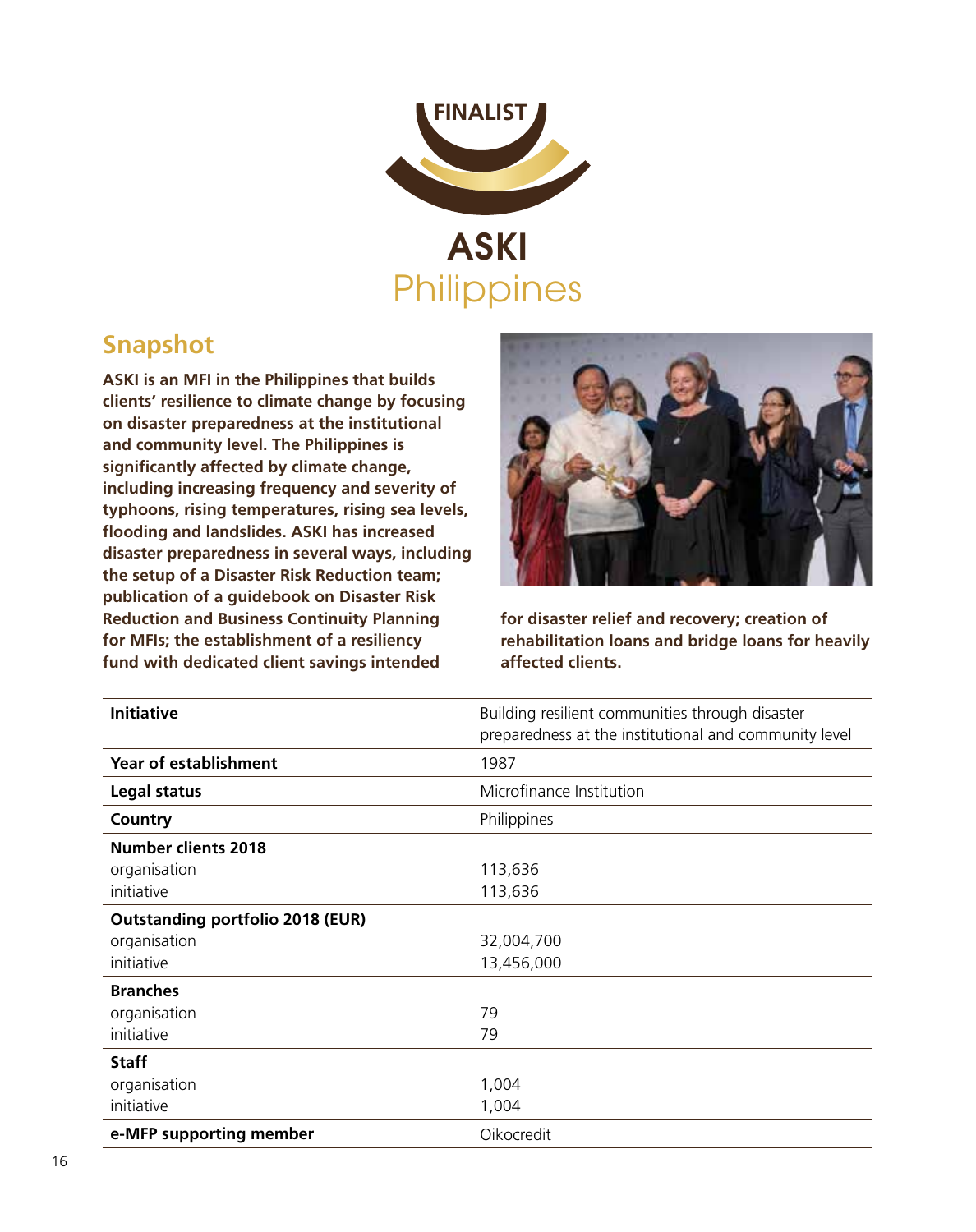

# **Institutional Profile**

ASKI was established in 1986 by a group of business leaders in Nueva Ecija (a province located in the Central Luzon region of the Philippines) to support the economic development of micro, small and medium-sized enterprises. They are officially registered with the Securities and Exchange Commission (SEC) as a non-stock, non-profit organisation.

ASKI targets micro-entrepreneurs, farmers and fishermen - clients living in rural communities without access to larger financial institutions. The organisation provides dedicated credit products (e.g. for business purposes, housing and green energy, etc.), a saving product, and micro-insurance and remittance services (in partnership with third party agents). ASKI's average loan balance per borrower is approximately 18% of GNI per capita (2018), and the average loan amount is EUR 311.



Besides financial products, ASKI offers complementary non-financial services, including financial education, basic entrepreneurship training and business development services, and preventive health services.

# **Climate Change Context**

According to the ND-GAIN Index 2019, the Republic of the Philippines is the 71st most vulnerable and the 61<sup>st</sup> least ready country for climate change. Besides frequent earthquakes, volcanic eruptions and tsunamis, the country is significantly affected by climate change, including increasing frequency and severity of typhoons, rising temperatures, rising sea levels, flooding and landslides. As a consequence, many of ASKI's clients experience severe damage or even total loss of their produce and assets/properties, which leads to bankruptcy and clients becoming delinquent or defaulting on their loans.

# **Climate Change Initiative**

Following the typhoons in 2009, ASKI recognised the need for strengthening the disaster preparedness efforts within the institution and at the community level, to mitigate the effects of climate change. ASKI addressed these challenges both in terms of processes and products. This includes:

- The setup of a dedicated Disaster Risk Reduction Team;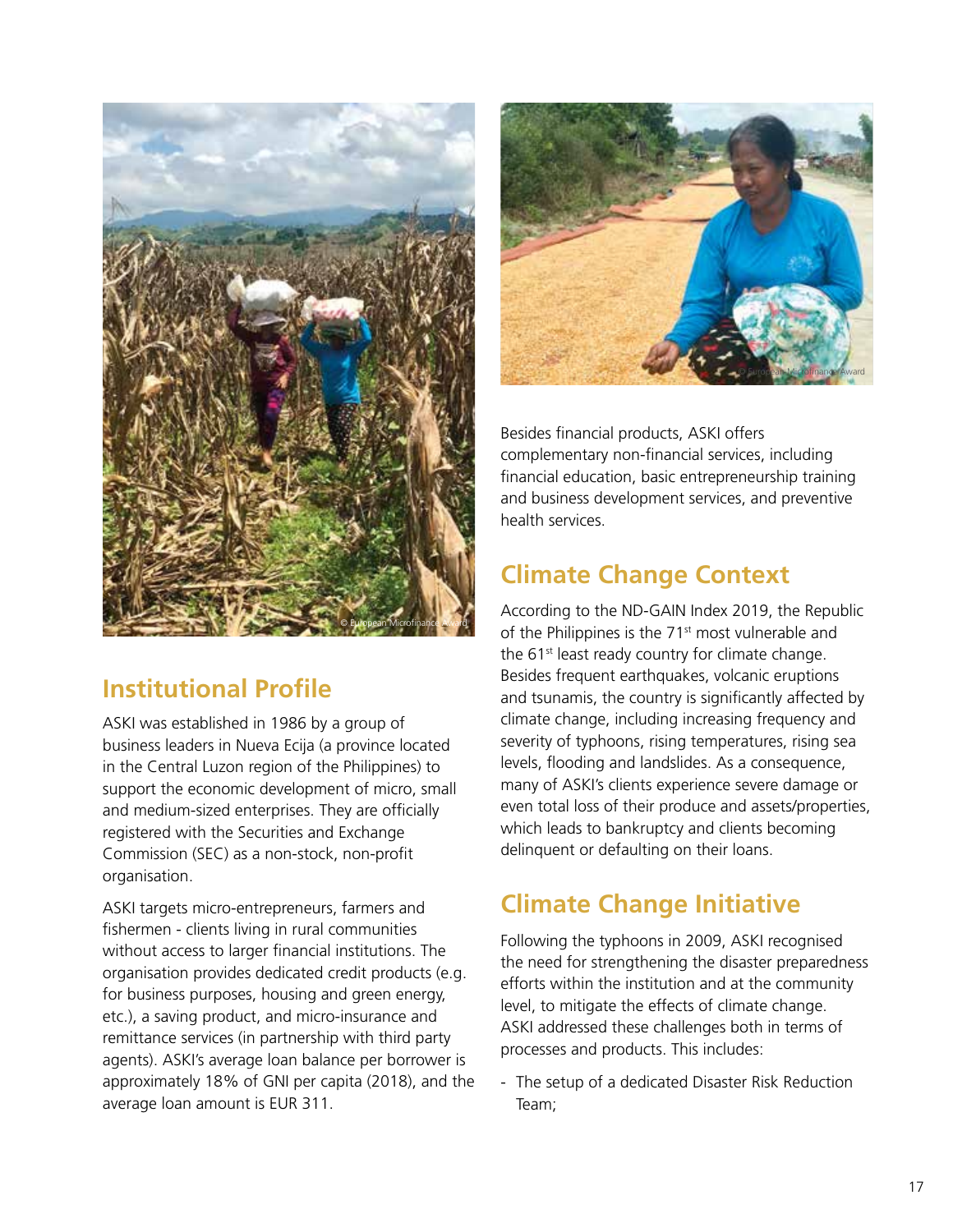



- Publication in partnership with Oikocredit of a disaster risk reduction manual (DRRM): "12 Steps to Resiliency: A Guidebook on Disaster Risk Reduction and Business Continuity Planning for Microfinance Institutions";
- Partnering with different stakeholders including local government units to conduct training for emergency response and disaster preparedness;
- The establishment of a resiliency fund (EUR 149,805 in 2018 and annual interest of 1%) with dedicated savings of ASKI clients intended for relief and recovery in times of disaster due to natural calamities;
	- The setup of a rehabilitation loan and bridge loan for heavily affected clients (with a grace period, lower interest rate and fees compared to regular loans);
	- The introduction of a Green Energy Loan Program (for solar light and irrigation system and biogas to increase resilience without generating GHG emission); and

- The enrolment of clients in microinsurance to mitigate the risks on the part of the clients and ASKI (e.g. via the Philippine Crop Insurance Corp and the Agricultural Guarantee Fund). In 2018, 566 out of the 1,488 farmers who signed for Crop Insurance processed claims amounting to EUR 120,900.

Gradually, ASKI engaged a network of partners; including Oikocredit (providing financial and non-financial services and developing the DRRM guidebook), the CADYNAMCU Credit Cooperative, the Philippine Crop Insurance Corporation and Pioneer-CARD Crop Insurance, and the Build Change Foundation and Habitat (with a focus on resilient house designs).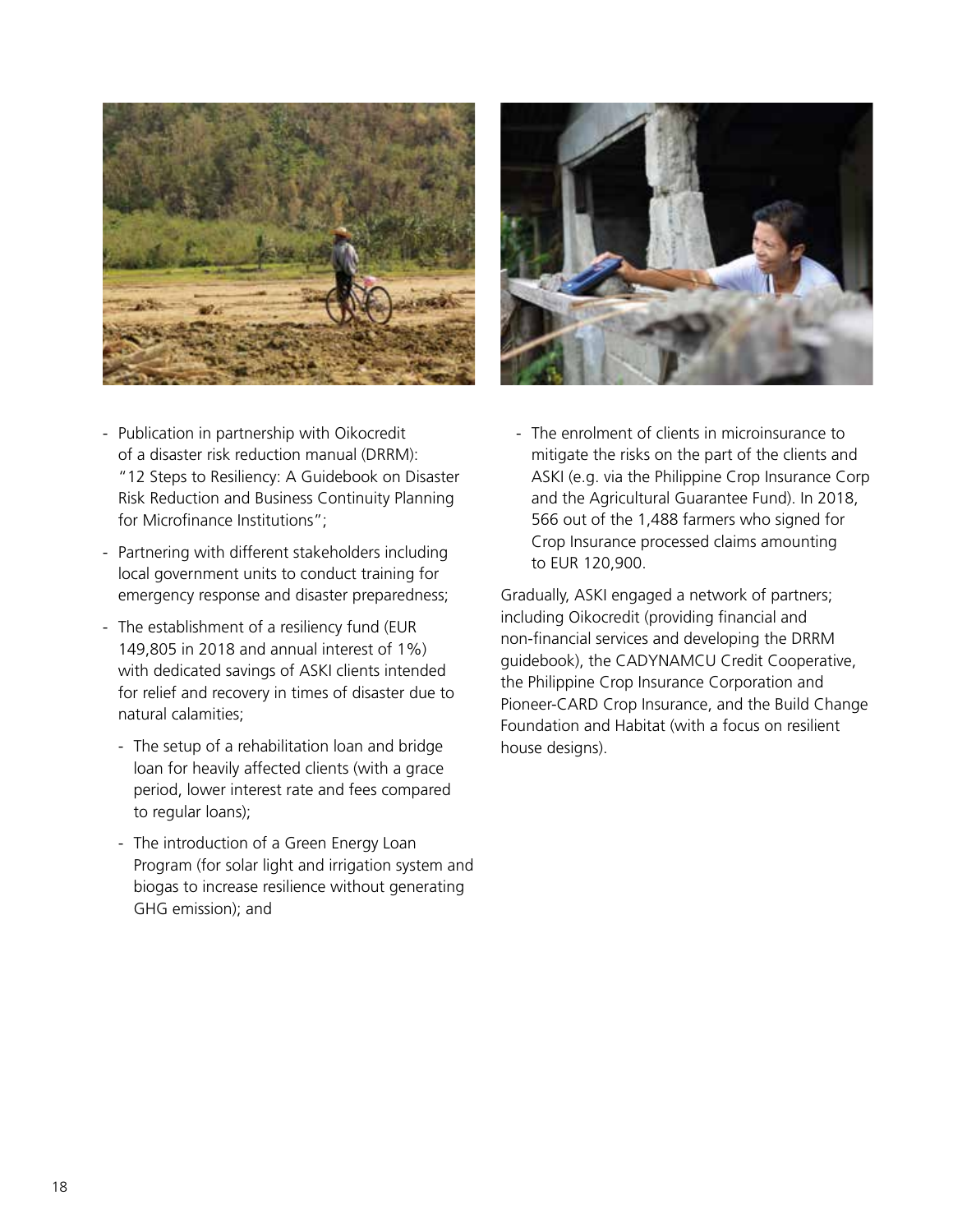

# Financiera Fondo de Desarrollo Local (FDL) **Nicaragua**

### **Snapshot**

**Financiera Fondo de Desarrollo Local (FDL) is an MFI in Nicaragua that has responded to the consequences of climate change by providing local interventions to increase not only clients' resiliency, but also the resilience of the ecosystem. Climate change impacts the agricultural sector in particular due to irregular cycles of droughts and floods, increasingly extreme temperatures and desertification – reducing yields and lowering farmers' capacity to pay. FDL's "Green Microfinance-Plus Program" offers loans for green microfinance in the coffee/cacao highlands; loans for the 'Dry Corridor' to foster mitigation and adaptation** 



**practices; and loans for agroforestry-related income diversification activities.**

19

| <b>Initiative</b>                       | Green Microfinance-Plus - Consolidating quality and<br>scope of client resilience through multi-actor synergies<br>to increase the resilience of territorial ecosystems |
|-----------------------------------------|-------------------------------------------------------------------------------------------------------------------------------------------------------------------------|
| <b>Year of establishment</b>            | 1997                                                                                                                                                                    |
| Legal status                            | Microfinance Institution                                                                                                                                                |
| Country                                 | Nicaragua                                                                                                                                                               |
| Number clients 2018                     |                                                                                                                                                                         |
| organisation                            | 63,339                                                                                                                                                                  |
| initiative                              | 7,589                                                                                                                                                                   |
| <b>Outstanding portfolio 2018 (EUR)</b> |                                                                                                                                                                         |
| organisation                            | 75,153,068                                                                                                                                                              |
| initiative                              | 17,184,000                                                                                                                                                              |
| <b>Branches</b>                         |                                                                                                                                                                         |
| organisation                            | 46                                                                                                                                                                      |
| initiative                              | 34                                                                                                                                                                      |
| <b>Staff</b>                            |                                                                                                                                                                         |
| organisation                            | 814                                                                                                                                                                     |
| initiative                              | 400                                                                                                                                                                     |
| e-MFP supporting member                 | IOB - Institute of Development Policy and Management<br>at the University of Antwerp                                                                                    |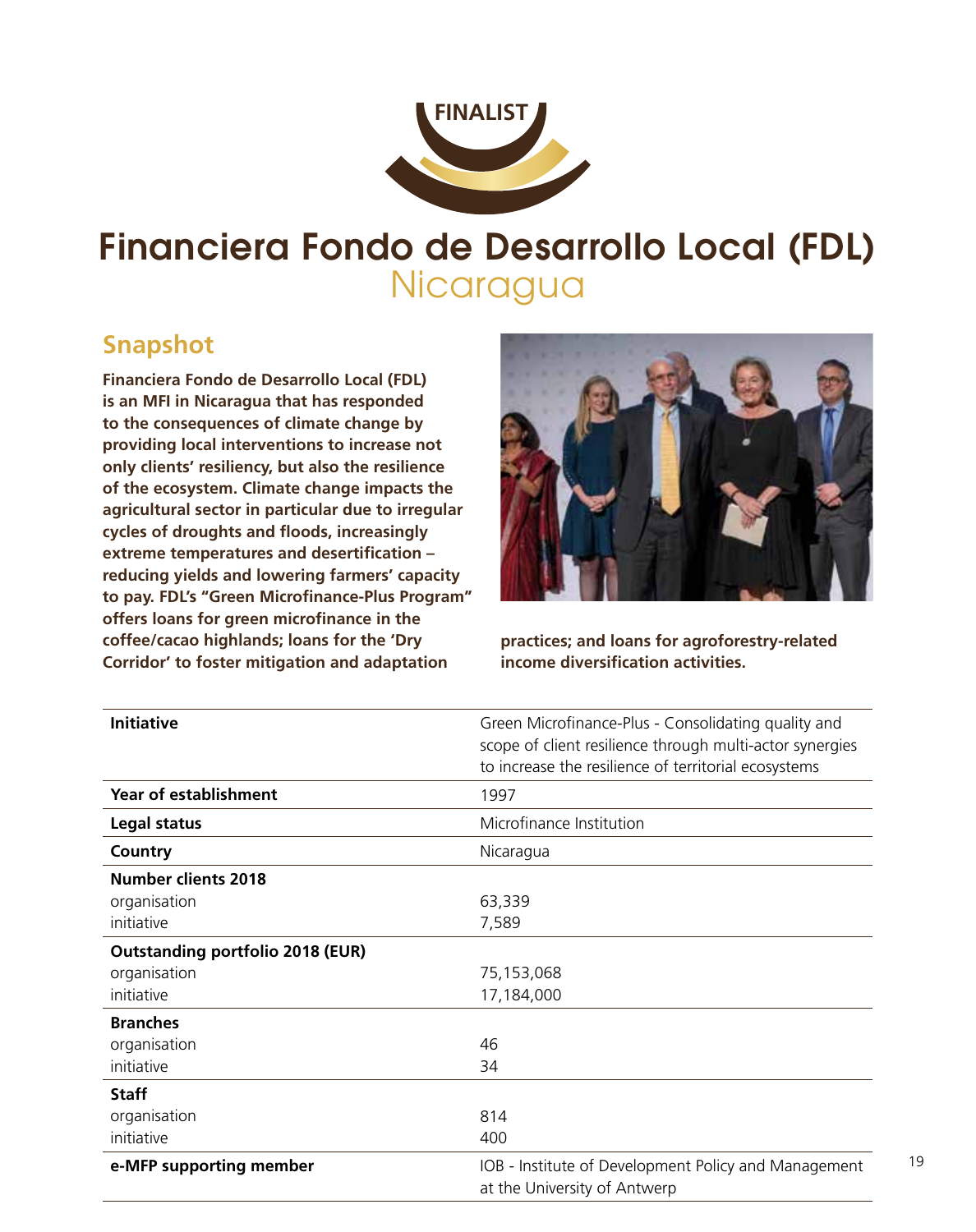



# **Institutional Profile**

Between 1989 and 1994, Nitlapán (the Research and Development Institute of the Universidad Centroamerica de Nicaragüa) built up a system of microfinance branch offices in order to promote agricultural savings and loans cooperatives. Due to the rapid growth of microfinance activities, FDL separated from Nitlapán and is now a regulated financial institution providing financial services to urban and rural people in Nicaragua; including finance for urban micro- enterprises, SMEs, salaried workers and rural communities. The products offered by FDL include those for housing improvement, subsistence agriculture and animal husbandry, coffee plantation, and livestock, and green investments (addressing climate change adaptation in agriculture, livestock, coffee, silvopastoral livestock, water conservation and harvesting, irrigation systems and productive diversification).

Non-financial services are provided through the continuing strategic alliance with Nitlapán and other entities. These services include: productive and commercial technical assistance; training and group formation in producer schools; development of new products; capacity-building of staff on local development; and certification programs for local actors.

49% of FDL's clients are women and nearly 70% of all clients live in rural areas. 36% of all clients are agricultural producers and 32% are microentrepreneurs. The average loan balance per borrower is approximately 67% of GNI per capita (2018). The average loan size is EUR 1,187.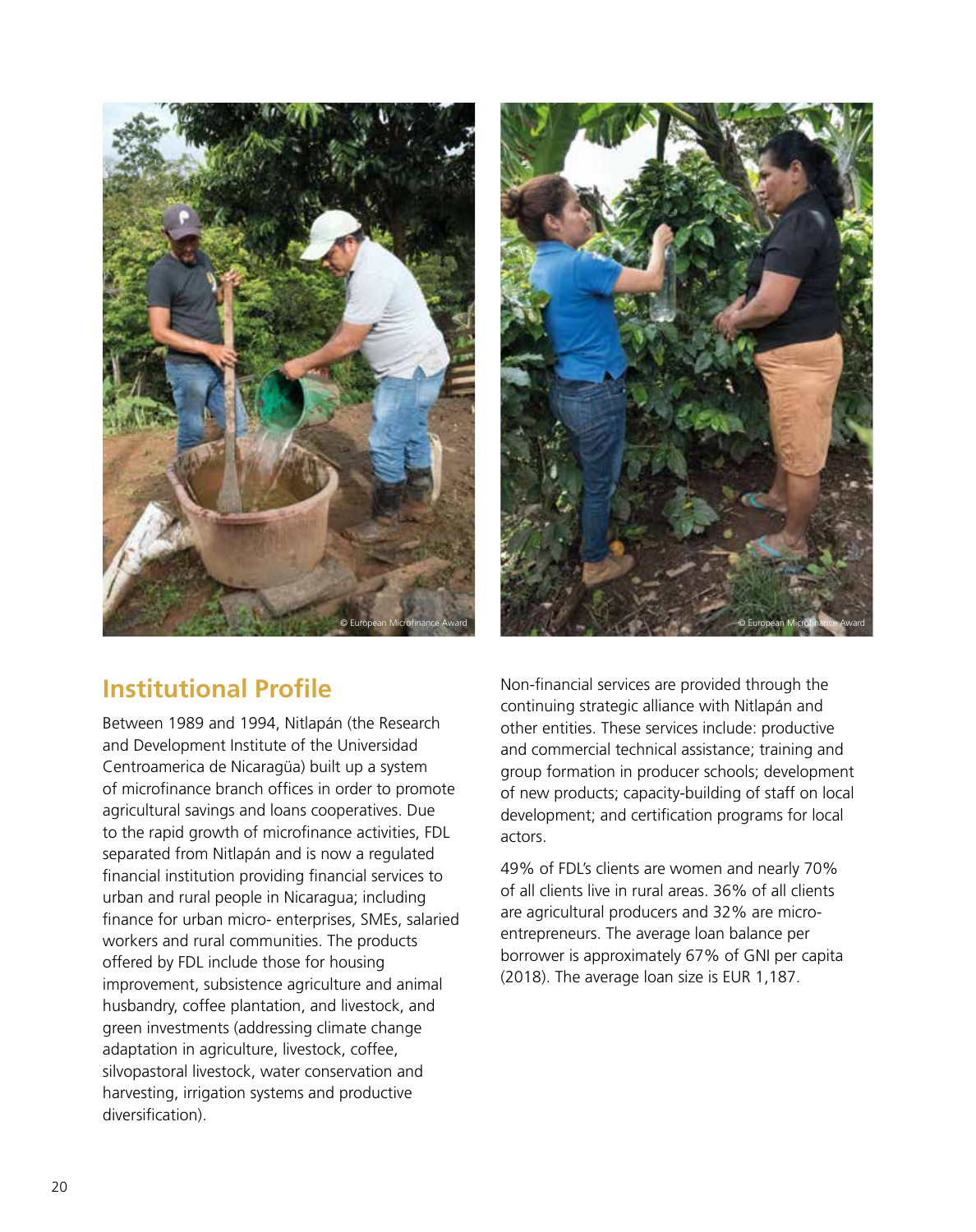



# **Climate Change Context**

According to the GAIN-Index, 2019, the Republic of Nicaragua is the 74<sup>th</sup> most vulnerable and the 52<sup>nd</sup> least ready country in terms of climate change preparedness. Climate change affects the whole economy but the agricultural sector (such as coffee growing) in particular struggles due to irregular cycles of droughts and floods, increasingly extreme temperatures, and desertification. This leads to an increasing vulnerability and decreasing resilience of farmers, as crops face various problems including early flowering, rust and disease, which are reducing yields and lowering the farmers' capacity to pay. Without relevant information on how to adapt to changes and/or credit constraints for required investments, farmers are not able to strengthen their resilience.

# **Climate Change Initiative**

For over two decades, FDL has promoted and experimented with various initiatives to increase their clients' resilience to climate change. FDL decided to react to the consequences of climate change by providing local interventions to increase not only clients' resiliency, but also the resilience of the ecosystem. FDL's "Green Microfinance-Plus Program" reduces transaction costs, combines technical assistance with payments for ecological services and adapted loans (e.g. for water-harvesting and irrigation systems, silvopastoral arrangements

that allow for the intensification of cattle production based on natural processes) and agroforestry system developments, livestock intensification, pasture improvement, seed management and diversification and soil conservation).

FDL currently offers three "Green" financial products, all of which are accompanied by technical assistance:

- Since 2009, loans are provided for green microfinance in the coffee/cacao highlands (crédito ambiental cambio);
- Since 2015, loans are provided for the Dry Corridor (crédito ecomicro) to foster mitigation and adaptation practices; and
- Since 2013, loans are provided for agroforestryrelated income diversification activities (e.g. establishing cocoa and coffee plantations as tree/shade balancing areas for corn and bean production) in the buffer zone of forest reserves.

While cooperating with various partners (incl. donors for financial support and assistance; e.g. GEF, BCIE, IDB, DANIDA, IFC, Norfund, Oikocredit, SIDA), two particularly essential initiative partners are Nitlapán (which provides technical assistance and applied research) and the Local Development Fund Association. FDL monitors some impact data, including the increased productivity of coffee and cattle farmers (yields/ha), carbon sequestration (tonnes CO2/ha) - as well as the scope of diversification (e.g. cocoa-based agroforestry systems, and also non-agricultural activities).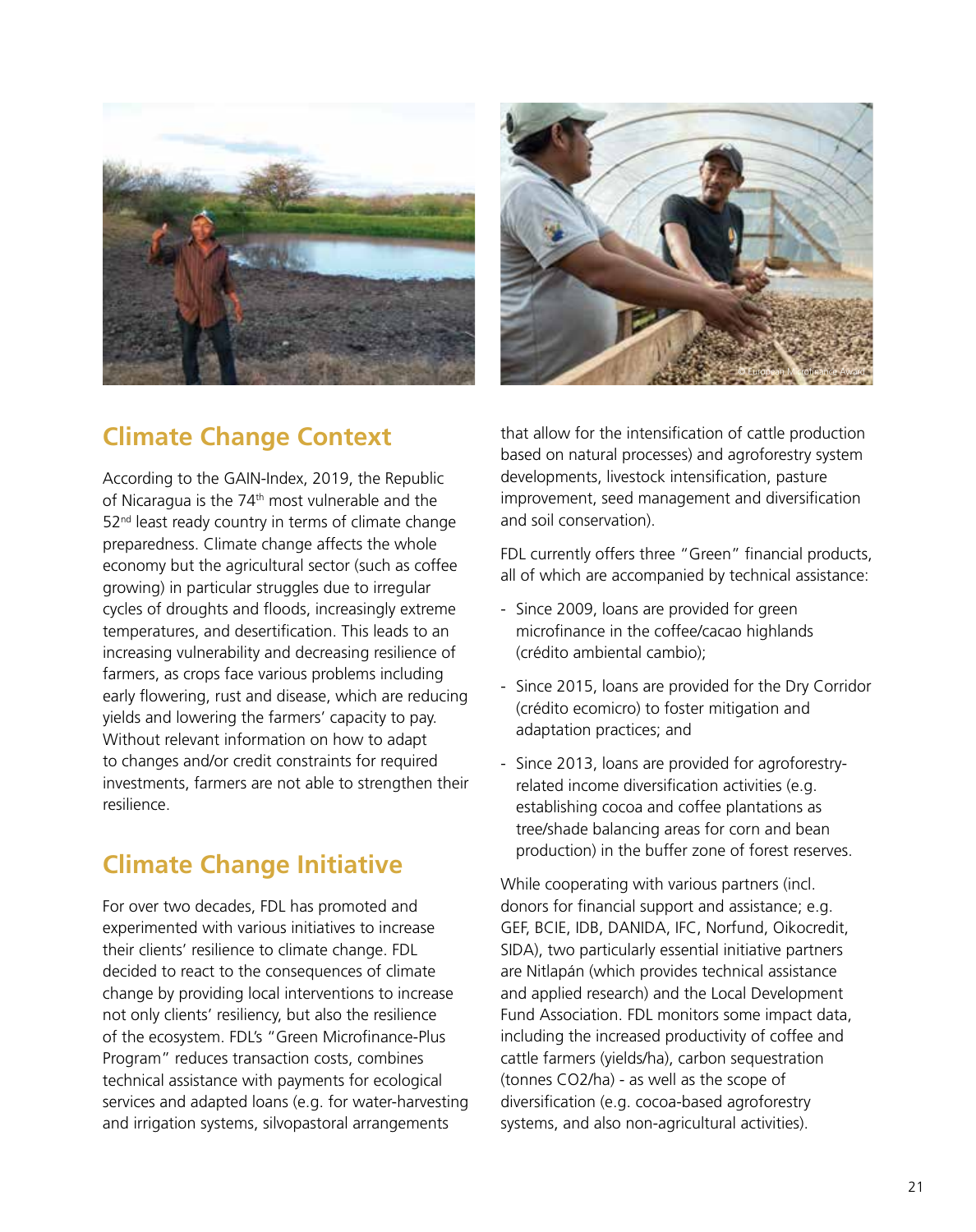# High Jury Members

#### PRESIDENT

**Ms. Paulette Lenert**, Minister for Development Cooperation and Humanitarian Affairs, Luxembourg

#### MEMBERS

| Ms. Mariam Djibo, Directrice Générale, Advans Côte d'Ivoire                                                   |  |
|---------------------------------------------------------------------------------------------------------------|--|
| Mr. Olivier Edelman, Head of Microfinance Unit, European Investment Bank                                      |  |
| <b>Ms. Mayada El-Zoghbi</b> , Managing Director, Center for Financial Inclusion at Accion                     |  |
| Dr. Alfred Hannig, Executive Director, Alliance for Financial Inclusion                                       |  |
| Ms. Laura Hemrika, Chairwoman, European Microfinance Platform                                                 |  |
| Ms. Sunita Narain, Director General, Centre for Science and Environment (India); Editor, fortnightly magazine |  |
| Down To Earth                                                                                                 |  |

# Selection Committee Members

| <b>Organisation</b>                                                                       | <b>Representative</b>   |
|-------------------------------------------------------------------------------------------|-------------------------|
| Appui au Développement Autonome (ADA)                                                     | Paula Cortés            |
| Association des Compagnies d'Assurance et de Réassurance (ACA)                            | Claire de Boursetty     |
| CERMi & Yapu Solutions / e-MFP Green<br>Inclusive & Climate Smart Finance Action Group    | Davide Forcella         |
| Deloitte Luxembourg                                                                       | Julie Castiaux          |
| European Investment Bank (EIB)                                                            | <b>Fnrico Pini</b>      |
| Fondation de Luxembourg                                                                   | <b>Bertrand Meunier</b> |
| Fondation Grameen Crédit Agricole                                                         | Pierre Casal            |
| Institute of Development Policy (IOB), University of Antwerp                              | Frédéric Huybrechs      |
| International Labour Organization (ILO)                                                   | Pranav Prashad          |
| Innpact                                                                                   | <b>Todd Farrington</b>  |
| LuxDev (Lux-Development S.A.)                                                             | <b>Baas Brimer</b>      |
| Luxembourg Microfinance and Development Fund (LMDF)                                       | Kaspar Wansleben        |
| Luxembourg Ministry of Foreign and European Affairs / InFiNe.lu Board                     | Thomas Lammar           |
| Luxembourg Ministry of Foreign and European Affairs / e-MFP Board                         | Marc Bichler            |
| MicroEnergy International / e-MFP Green<br>Inclusive & Climate Smart Finance Action Group | Tobi Olutunmbi          |
| Université Paris Dauphine                                                                 | Céline Emery-Bonnat     |
| World Savings and Retail Banking Institute (WSBI) / e-MFP Board                           | Aimée Suarez            |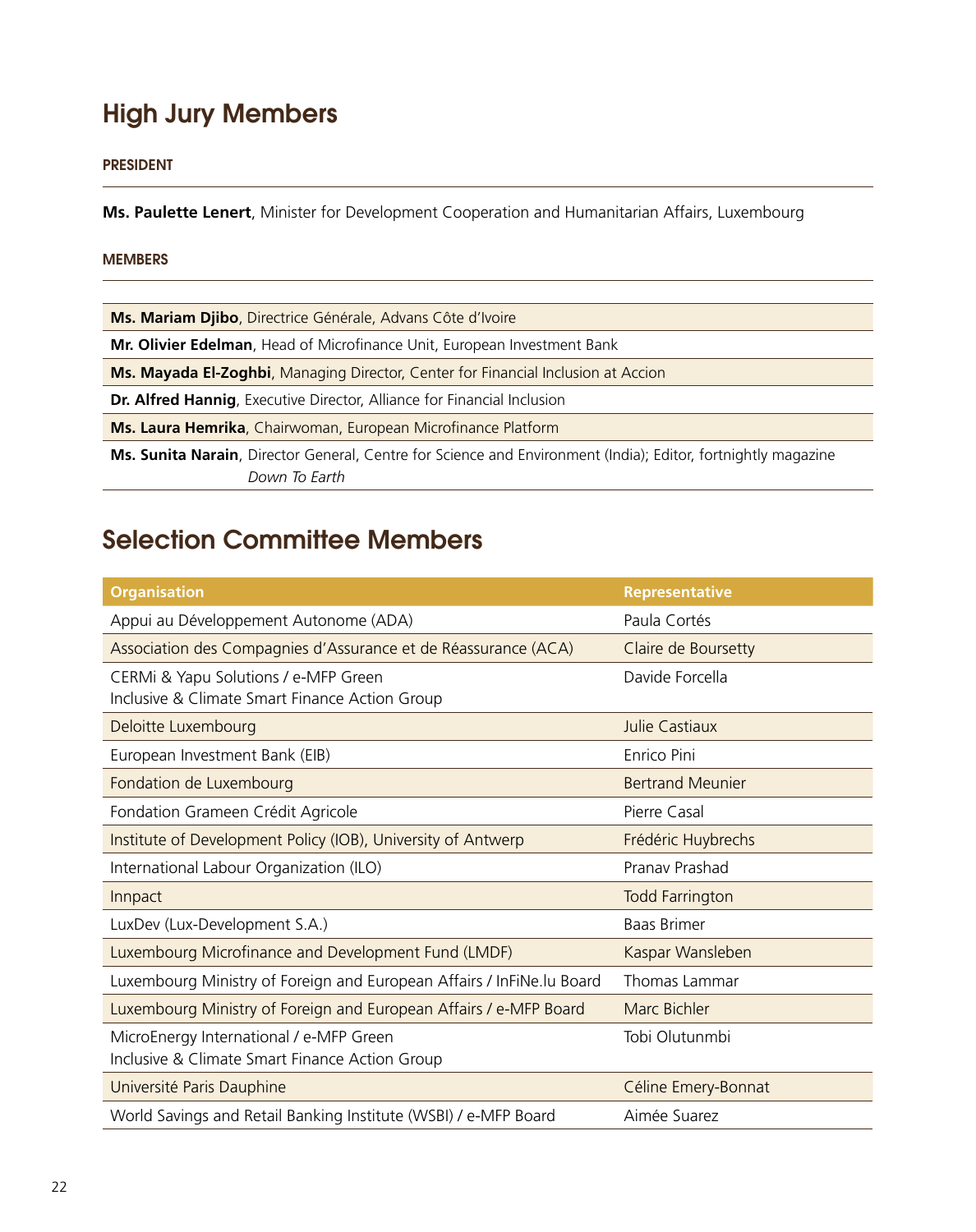## **European Microfinance Platform**

The European Microfinance Platform (e-MFP) is the leading network of organisations and individuals active in the microfinance/financial inclusion sector in developing countries. It numbers over 130 members from all geographic regions and specialisations of the microfinance community, including consultants & support service providers, investors, FSPs, multilateral & national development agencies, NGOs and researchers.

Up to two billion people remain financially excluded. To address this, the Platform seeks to promote cooperation, dialogue and innovation among these diverse stakeholders working in developing countries. e-MFP fosters activities which increase global access to affordable, quality sustainable and inclusive financial services for the un(der)banked by driving knowledge-sharing, partnership development and innovation.

### **Contact**

European Microfinance Platform 39 rue Glesener L-1631 Luxembourg [contact@e-mfp.eu](mailto:contact@e-mfp.eu) **www.e-mfp.eu**



978-2-9199549-4-0